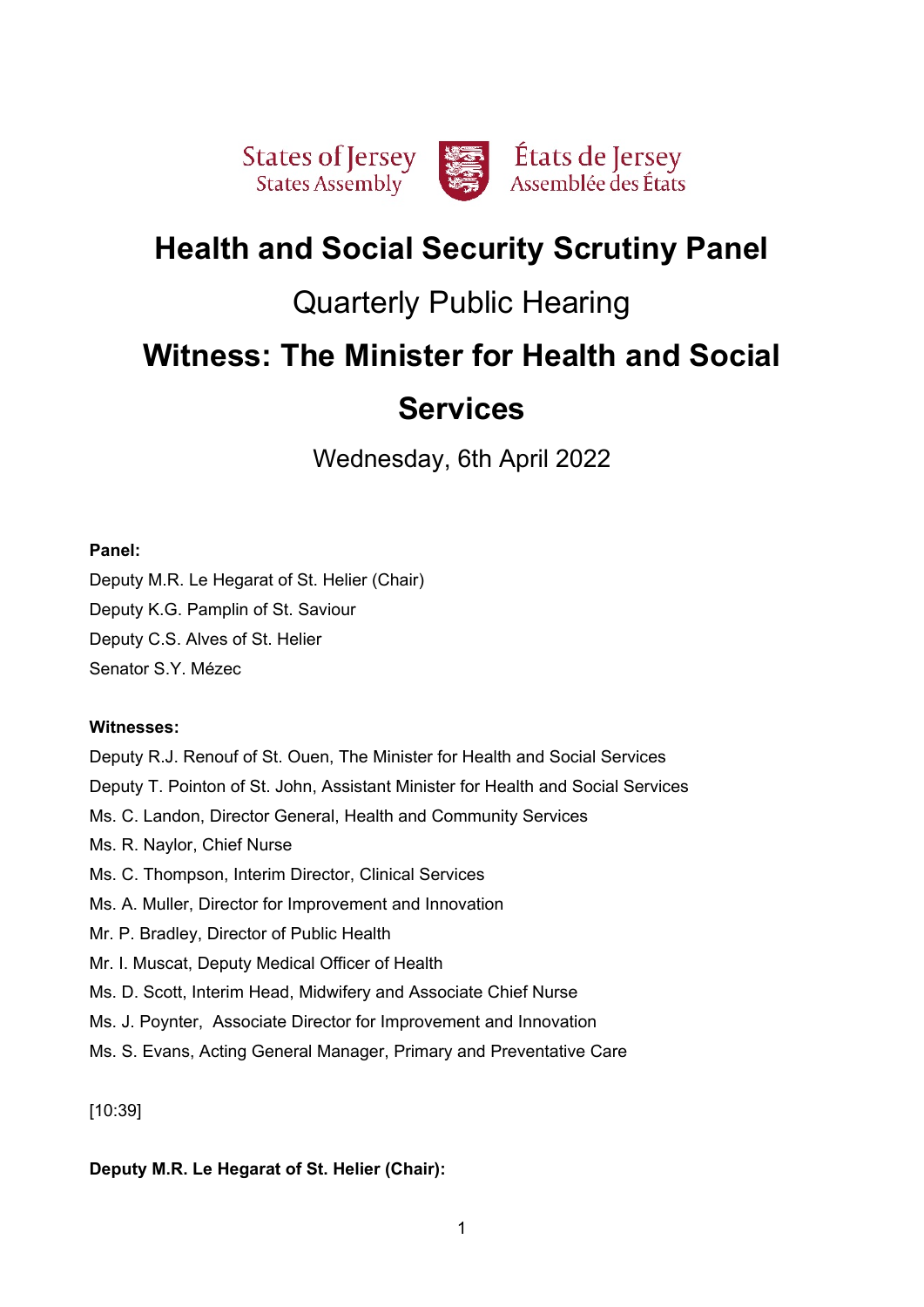Good morning, all. Welcome to the Health and Social Security Scrutiny Panel public hearing with the Minister for Health and Social Services. This will be our final public hearing prior to the upcoming elections. Apologies for the slight delay but we both in the Le Capelain room in the States building but also on Teams as well, we have quite a lot of remote people. That is why were fractionally late because it always takes a little bit more time to set everything up. All of the normal rules apply in relation to this public hearing as they would if we were sat in the States Assembly. I am going to ask people to introduce themselves. I am aware there is quite a number of people online, but I was not going to ask those people to identify themselves at this stage because I believe that the main contributors are sat in the room. If there is somebody that will need to speak or answer a question once we move forward, then I would ask them just to introduce themselves before they make that contribution. It is just to save time because we always very rushed for these hearings. I will introduce myself first. I am Deputy Mary Le Hegarat, District 3 and 4 of St. Helier and I am the Chair of the panel.

## **Deputy K.G. Pamplin of St. Saviour:**

Good morning, everybody, Deputy Kevin Pamplin of St. Saviour, and I am the Vice-Chair of the panel.

## **Deputy C.S. Alves of St. Helier:**

Good morning, everybody, I am Deputy Carina Alves of St. Helier District 2 and I am a member of the panel.

#### **Senator S.Y. Mézec:**

Senator Sam Mézec, member of the panel.

# **The Minister for Health and Social Services:**

Good morning, I am Deputy Richard Renouf, the Minister for Health and Social Services. I will ask my Assistant Minister to introduce himself.

# **The Assistant Minister for Health and Social Services:**

Deputy Trevor Pointon, I am the Deputy of St. John and that is me.

#### **Director General, Health and Community Services :**

Caroline Langdon, I am the Director General for Health and Community Services.

#### **Chief Nurse:**

I am Rose Naylor, Chief Nurse, Health and Community Services.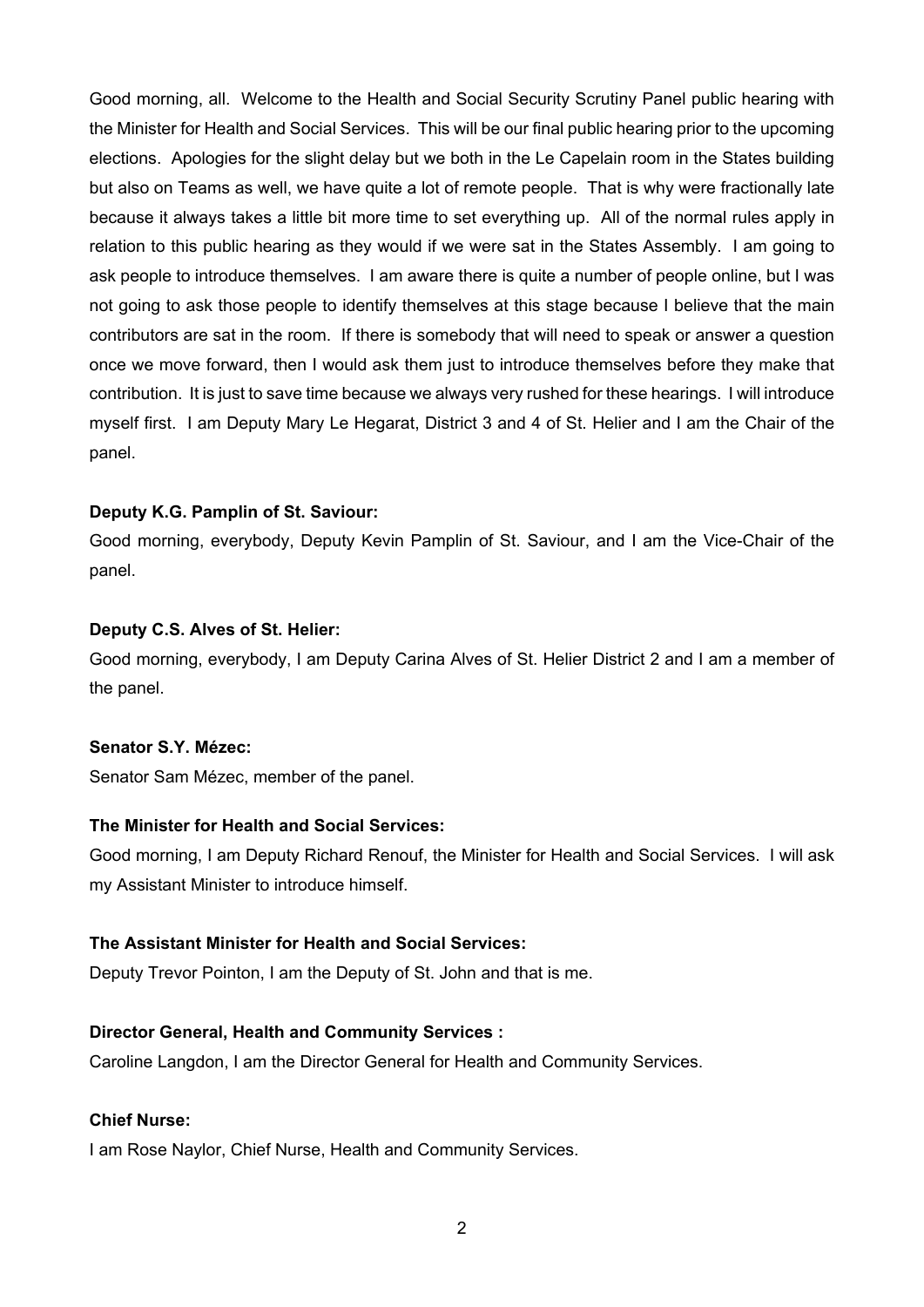# **Interim Director, Clinical Services:**

Good morning, I am Claire Thompson, and I am the Interim Director of Clinical services.

#### **Director, Improvement and Innovation:**

Good morning, I am Anuschka Muller, Director of Improvement and Innovation

#### **Deputy M.R. Le Hegarat:**

Thank you, I think that is us. What I will do … I think people will anyways, if somebody is speaking, asking questions or if somebody is answering a question, I would be grateful if people try and remember to put on their camera in order that the public can actually see those individuals. I am going to start off this morning with the questions in relation to COVID-19. The panel understands that the requirement for mandatory isolation of COVID-19 positive Islanders was recently extended until the end of April 2022 to allow our spring booster component of the vaccination programme to make significant inroads towards completion of vaccinating of those who are most at risk of being very unwell with COVID. Is the vaccination programme the primary driver behind the decision to extend the mandatory isolation requirements for COVID-19 positive Islanders?

#### **The Minister for Health and Social Services:**

It was a significant driver, but we also saw a high incidence of cases in the Island at the time we made that decision. Higher than the U.K. (United Kingdom) in terms of its 14-day case rate. We saw the difficulties that the U.K. and Guernsey were getting, having removed that isolation requirement. All of that combined persuaded us that it was appropriate to extend isolation for a further month.

#### **Deputy M.R. Le Hegarat:**

Thank you. Do you expect the mandatory isolation requirement to be extended further into 2022, beyond April, to coincide with any further COVID-19 booster vaccinations that may be recommended by the J.C.V.I. (Joint Committee on Vaccination and Immunisation)?

#### **The Minister for Health and Social Services:**

We have not discussed that as yet so there is no proposal on the table. We will look at the incidents of COVID in the community when we meet later this month. We do want to reach a stage where we are treating COVID as something that the community needs to live with, but we just have to manage its effects and it is primarily now its effects on workforce and ensuring that the Island keeps running rather than health issues or hospital numbers.

#### **Deputy M.R. Le Hegarat:**

How long do you anticipate that the lateral flow tests will be continuing to be provided free of charge?

3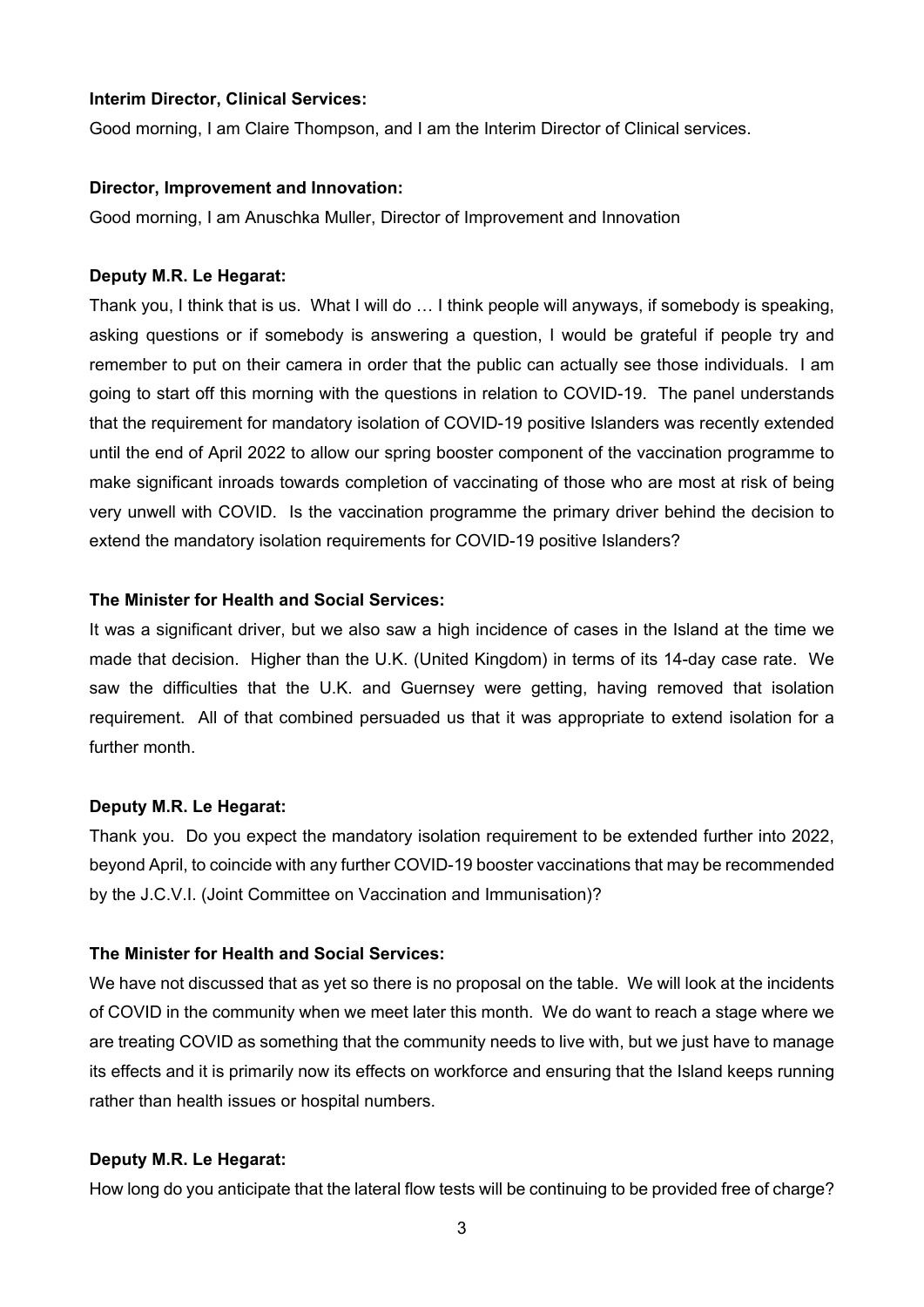# **The Minister for Health and Social Services:**

Until the end of June is the commitment we have made at least. We have sufficient provision to go beyond the end of June if necessary, but we will judge that nearer the time, I think.

[10:45]

# **Deputy M.R. Le Hegarat:**

Will that be based on the number of continuing effects that it has within the workplace?

## **The Minister for Health and Social Services:**

Yes, I think we would need, for example, to look at schools. They benefit from the free tests at the moment. If schools are still having difficulties in terms of staff and pupils absent then that may be a reason to extend for the remainder of the school term, for example. We will look at these at a later time.

## **Deputy M.R. Le Hegarat:**

Is there any link to the provision of free L.F.T.s (lateral flow tests) in relation to the decision that extended the mandatory isolation requirement?

# **The Minister for Health and Social Services:**

No, no, there is not a link.

# **Deputy M.R. Le Hegarat:**

What is the current volume of P.C.R. (polymerase chain reaction) tests undertaken, and can you confirm whether this is undertaken in house or outsourced?

## **The Minister for Health and Social Services:**

It is in house but the volume … would it be Peter or Ivan who can help there?

# **Director of Public Health:**

I understand the number of P.C.R. tests is in the range of hundreds per day. I think possibly Dr. Muscat would be able to give the figure.

# **Deputy Medical Officer of Health:**

Thank you, Peter and Richard. Yes, currently we are running at just under 500 a day but we have the wherewithal to do more than that.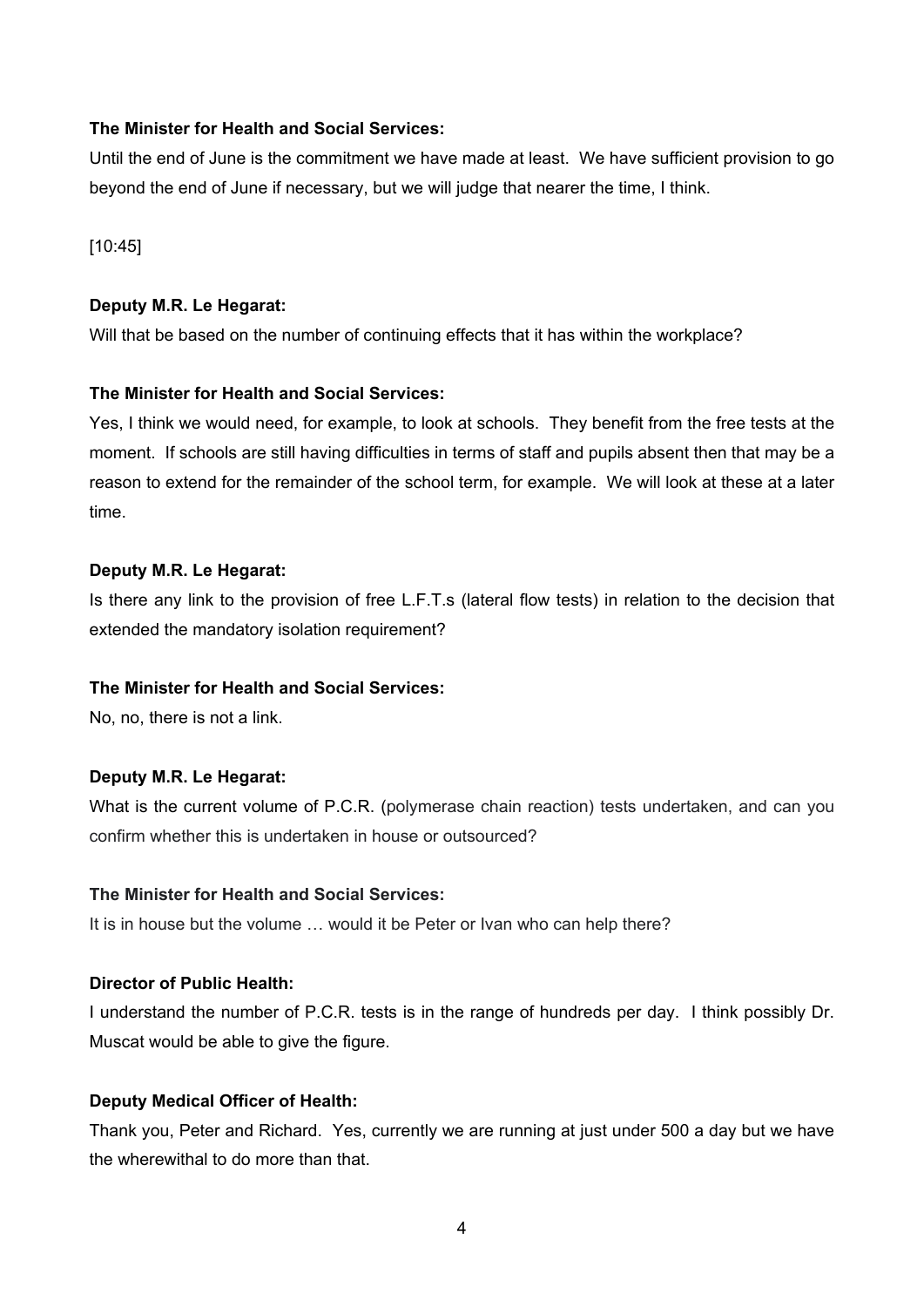# **Deputy M.R. Le Hegarat:**

That is in house, confirmed, yes?

# **Deputy Medical Officer of Health:**

Yes, yes.

# **Deputy M.R. Le Hegarat:**

Perfect, thank you. Are you able to provide any update about the plans for the future of P.C.R. testing locally?

# **The Minister for Health and Social Services:**

Again, could I ask Ivan or Peter?

# **Deputy Medical Officer of Health:**

If it is okay with Peter. So the plan is to continue to be able to support in-house P.C.R. at the scale we are currently undertaking with the proviso that we can actually undertake more tests if needed on a daily basis, certainly until the end of this year and going into next year, and possibly longer than that. So we do not know how long we need to test to scale to manage COVID. We are not going to withdraw our ability to test to scale until we know for certain that it is a safe to do so.

# **Deputy M.R. Le Hegarat:**

Have we ever got to the maximum of our capabilities being able to test on Island?

# **Deputy Medical Officer of Health:**

There have been occasions when we have approached somewhere between 1,000 and 2,000 a day when travel P.C.R. testing … inbound travel P.C.R. testing was a requirement, of course.

# **Deputy M.R. Le Hegarat:**

Thank you. Before I hand over to Deputy Alves, I believe Deputy Pamplin might have some further questions in relation to COVID-19.

# **Deputy K.G. Pamplin:**

As always. Just very quickly, this is a good place to get some facts out. There is a lot being said at the moment. There is always such media rife, there is an election looming, so if it is possible to get some facts on record, where are you currently with the impact of staff with COVID-19? Could you allude to staffing levels or how many people are … what is the snapshot of reality that COVID is having in terms of nursing staff across the whole of H.C.S. (Health and Community Services)?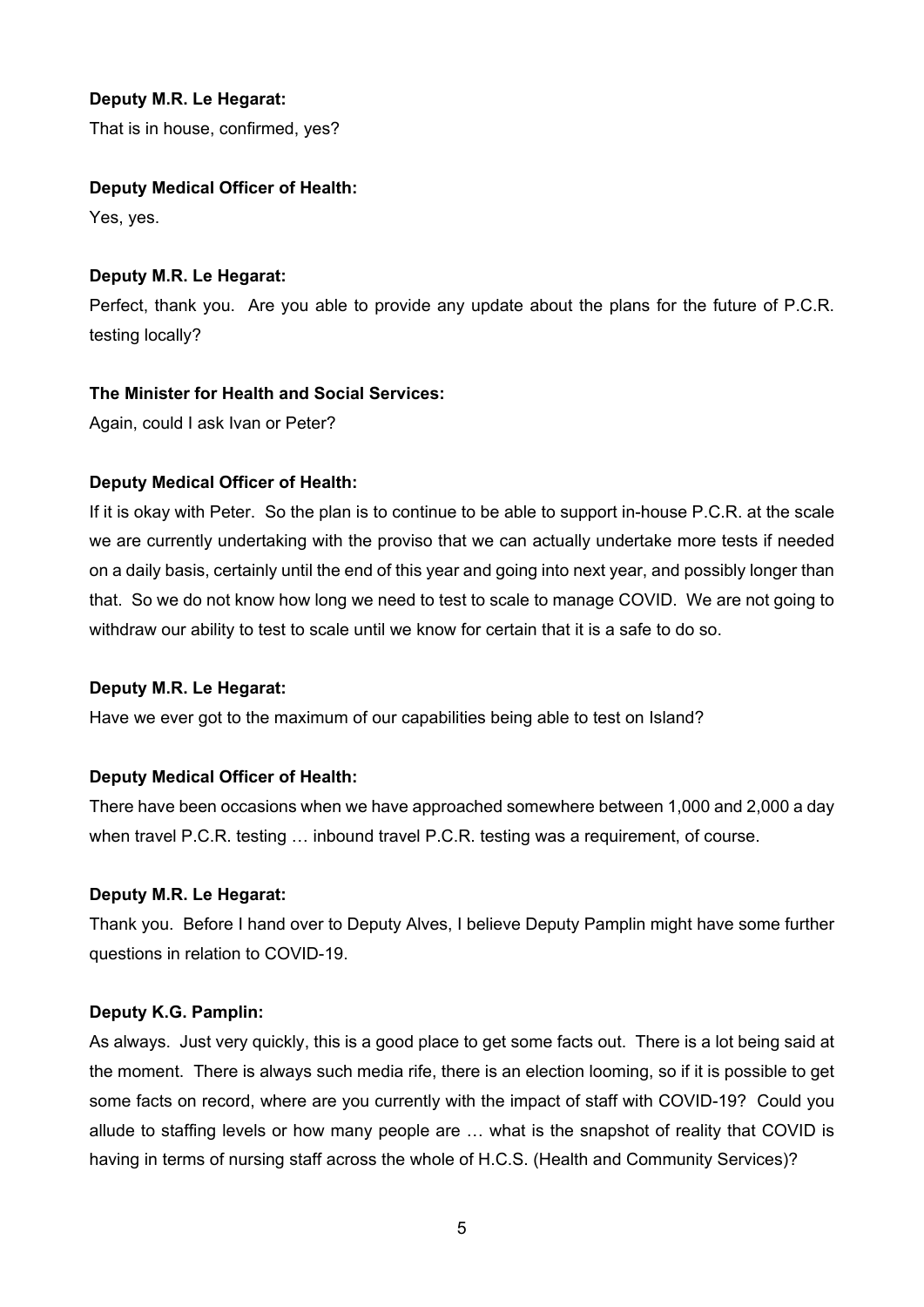# **Interim Director, Clinical Services:**

As of last week, we were down to 20 and it has …

#### **Deputy K.G. Pamplin:**

Twenty people off?

#### **Interim Director, Clinical Services:**

Twenty people off with COVID. We have a daily report, I haven not looked at it today, but we could get you that information. Obviously, the components of different staff groups are altered but that is remarkably improved since probably 4 or 5 weeks ago.

#### **Deputy K.G. Pamplin:**

What is the average days that people are off? That is based obviously on the isolation period. What is the impact that has been having? If you can give us snapshot of reality on the teams at the hospital over the 6 months or so. Again, these things are being said but you are the people who know so if you could give us a …

#### **Interim Director, Clinical Services:**

As COVID has impacted us all individually, the same can be said of our staff. Obviously, we have staff that are tripled vaccinated and have been asymptomatic, obviously they have been to return to work. Obviously, those who are symptomatic and positive then obviously they will be off for 5 to 14 days, it varied. Obviously, the amount altered between different staff groups. We had that breakdown so we could monitor to that and mitigate accordingly. In terms of nursing and other frontline staff, we monitored that and ensured that we had enough temporary staff to cover those areas. That was broadly met by bank and agency staff. We had already planned for additional activity, winter pressures, et cetera, so we had already engaged services of temporary and agency staff to help mitigate what we knew was coming. So there has been some impact in reprioritisation of services, which any business or any service has to do on any day and obviously that has always been done in consultation with our clinicians, ensuring that we are maintaining the services that we need to for emergency services and then working down the prioritisation list.

#### **Deputy K.G. Pamplin:**

Of course, and the headlines are always grabbed when you have to delay selected surgeries and that sort of thing, they will always get the headlines but the truth behind it all is we are in a better place now but it is still a reality that it … is it fair to say it is stretched at times when that impact happens and obviously recently where you have had to make a decision to stop visiting, I think the line was people were coming in and not taking the precautions that we hoped people would do or wear marks. Again, what has been the reality of that situation?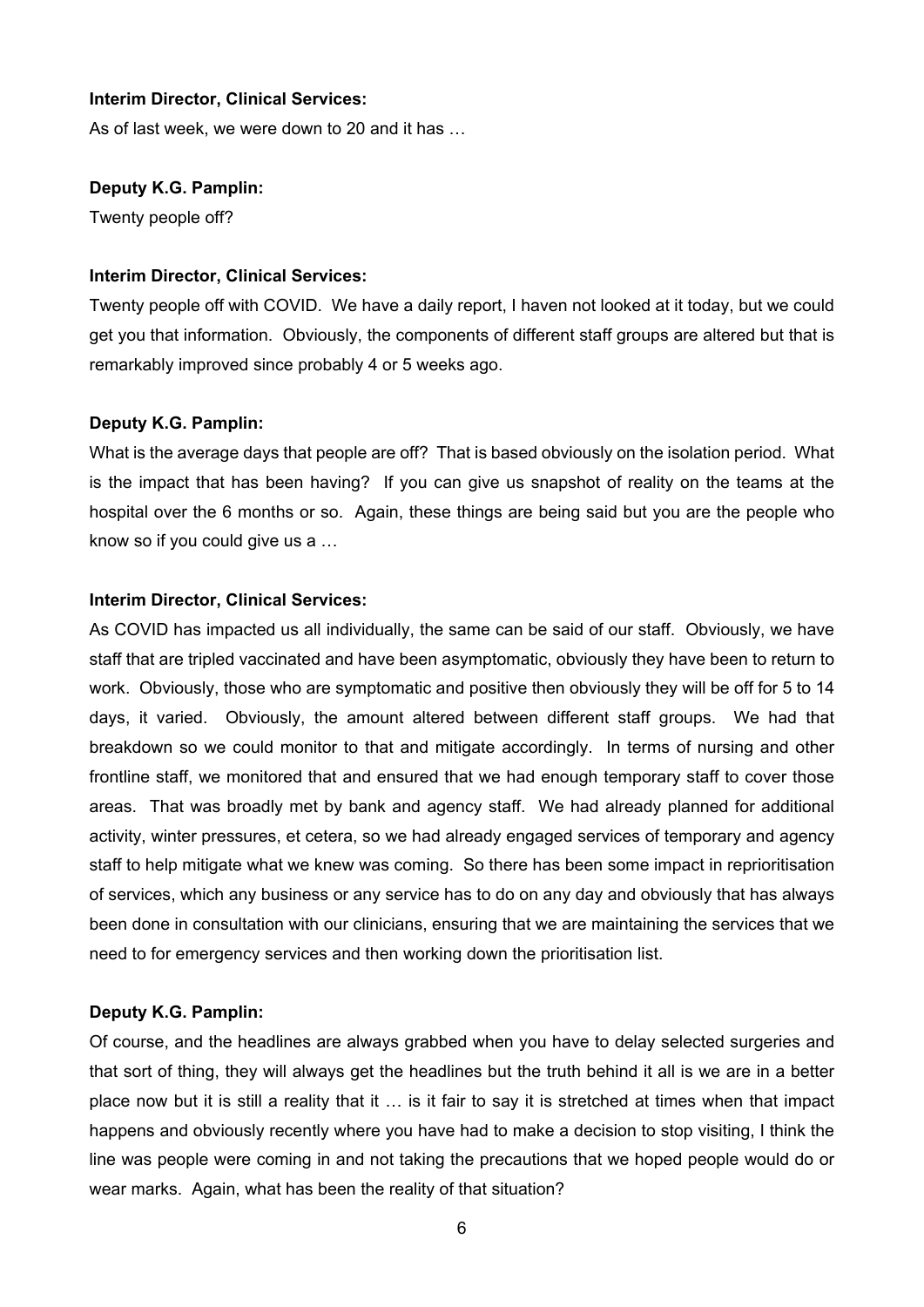#### **Interim Director, Clinical Services:**

If I take the first bit of your question in terms of being stretched. Obviously if we do not have the staffing capacity that we describe we need to run a service, that automatically leads us to reprioritise what we need to do on a daily basis and we have done that with obviously ensuring what we need to maintain emergency services. For example, your question around elective, that we are prioritising care and treatment for those pathways that would ultimately have more impact on an individual's clinical outcome. So, for example, cancer. So, we have maintained activity in those areas where other areas, for example, more minor surgery, those would be the ones that would be rescheduled. When patients have been contacted to have their treatment/surgery cancelled and although it is obviously really disappointing, and we know that individuals have to make significant plans, but they have always been given a new date: "Unfortunately we cannot do your surgery today but here is another date." So, we are trying to ensure that we are supporting patients as much as possible. I hope that answers the first bit. Then …

#### **Deputy K.G. Pamplin:**

Yes, so the line that came out recently of members of the public causing some unfortunate situations by not following the guidance, not wearing masks, what has been the numbers of that? Is it one or 2, is it isolated, is it recurring? This is very important because people are jumping around saying things and I think you guys could give - if that is okay - the reality of what that situation is and has it improved.

#### **Interim Director, Clinical Services:**

Yes, I think if there were members of our portering and security teams on here they would be saying that it was a fairly regular event, unfortunately. Obviously, there are some significant outliers in that, members of the public that had obviously perhaps behaved less appropriately than we would have hoped in terms of respecting our staff, who were ultimately asking them to comply with very reasonable public health measures and measures that we were wanting to take within the organisation to maintain safety around out most vulnerable patients who we have a duty of care to. However, I would say the majority of visitors understand why we are asking … members of the public going to restaurants or other areas, travel, were being asked to do the same in the main, the same measure as we are in the hospital where we have vulnerable sick people. So, I think most people understood that message. We have had additional staff on our entrances, to the egress points of the hospital. Obviously, there were a range of additional measures around asking our patients also to wear masks, which has been standard procedure in many hospitals around the world and obviously P.P.E. (personal protective equipment), handwashing …

#### **Deputy K.G. Pamplin:**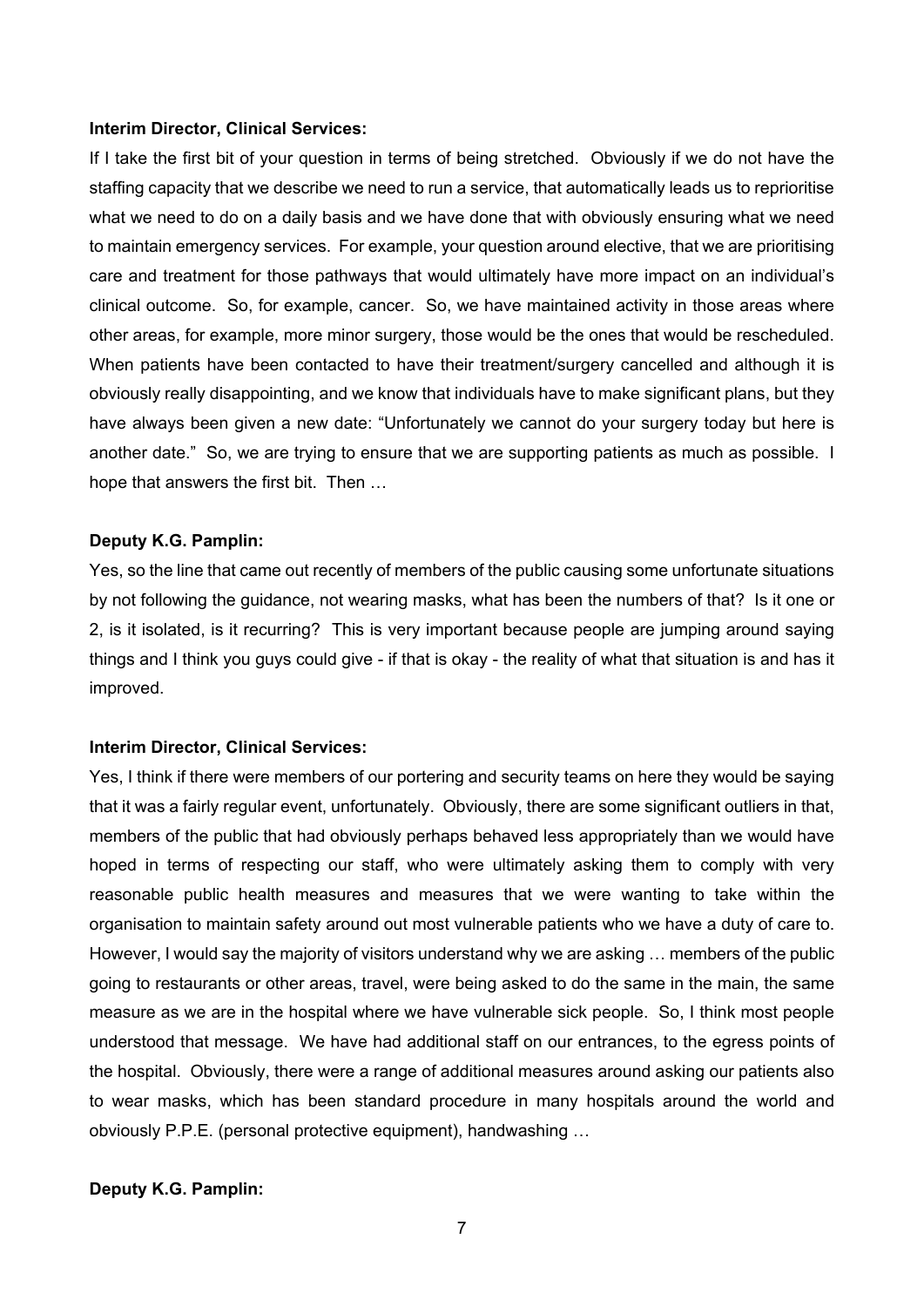Sure, but is it better now or as of today are these problems still occurring unfortunately?

## **Interim Director, Clinical Services:**

I would say that they are problems that we are still facing because there are those individuals in the public that do not necessarily want to have to curtail their behaviour.

## **The Minister for Health and Social Services:**

I have the figure for today's absences, that is 23, 15 are nurses. That compares with the 66 who were off at the beginning of March. So, the figures have come down.

## **Deputy M.R. Le Hegarat:**

Just out of interest - and you may not have this today, but it might be beneficial - what would be normal at this time of year? We are very focused on COVID-19 but, of course, through the winter there would have always been winter flu, which everybody knows has not been around because nobody has been out mixing to the same levels. At some stage, obviously not today, I would be grateful if we could just have that kind of data so that we could look at a snapshot, and I am fully aware that it will obviously need to go back to probably 2019, but it would be quite interesting to have that information of what a normal winter would look like in the health service and people being off during the months when people are getting colds, people are getting flu, et cetera, et cetera. So, it would be quite interesting just to see the differences, a snapshot, because I think it might be beneficial. People think your resources are low but how much different are they to what was normal previously?

# **The Minister for Health and Social Services:**

We can do that, yes.

# **Deputy K.G. Pamplin:**

My final question on this. It is no surprise it is to Ivan. Ivan, a lot of things have been said, and I know of your brilliant sit-down interviews on Radio Jersey you have done recently, it is great that your reassurance is still there for people. But for the final question on this, it does seem like in most areas in the United Kingdom rates of increase of admissions is slowing and reversing into decline, we are in a good place here in Jersey, so what is your assessment of where we are as an Island, where COVID is and going forward what is your message?

# **Deputy Medical Officer of Health:**

The current situation is looking promising in that the numbers are declining within the confines of our mitigation, vaccine rate, past natural infection rates and so forth. Of course, as we go into summer there will be more time spent outside, more ventilation indoors, more ultraviolet light and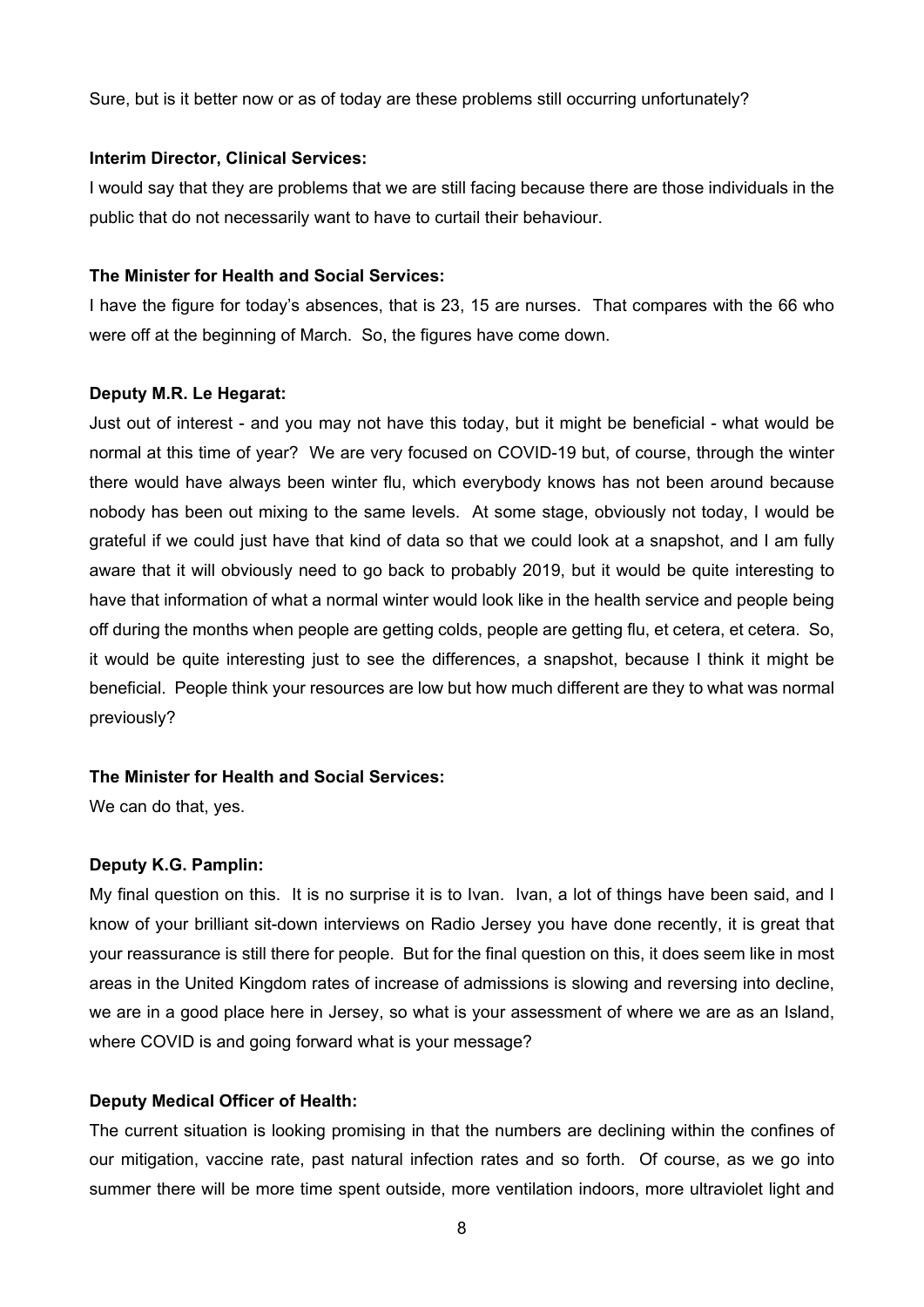that too will play into our improving situation. This month will also provide, if you like, a controlled rate of infection in our population rather than the spike seen in the U.K., in Guernsey and in other jurisdictions. We hope that as a result of this trickling through and the accumulation of natural immunity together with the further roll out of the spring booster … my understanding is that something like 43 per cent or thereabouts of people over the age of 75 have now had their spring booster and an increasing number in the other groups are being vaccinated. That too will protect the vulnerable people before the possible lifting of isolation if you are P.C.R. positive at the end of the month. We are walking … if you look at all the various facets, we are walking gently but surely towards normality and the idea is to continue on that journey without any surprises, without any upset as a result of sudden changes in activity. Obviously, we do not know what variants will emerge in the future and what cross-protection there is from the current set of vaccines against future variants, but people are keeping a close eye on that and people are continually updating their responsivity in terms of rapid vaccine production should they need to produce different COVID vaccines. The thinking currently is focused on what sort of autumn booster we will require, what age groups and what at risk groups do we need to cover to better ensure safety over the usual respiratory winter season.

#### **Deputy K.G. Pamplin:**

Ivan, you will be pleased to hear that is probably the final question you will get from me on COVID-19. Thank you. Peter, very quickly to you. Is S.T.A.C. (Scientific and Technical Advisory Cell) still meeting and when do you envisage S.T.A.C. to be stood down?

## [11:00]

#### **Director of Public Health:**

So S.T.A.C. will have one final meeting in this round and then we will have the C.A.M. (Competent Authority Ministers) meeting following that. Our plan is not to stop S.T.A.C., however. We are simply putting it on hold for the reasons that Ivan has just explained, we do not know what is around the corner. We do have S.T.A.C. there ready and waiting. Obviously during this period, we are going to keep a very watchful eye on our infection rates. A lot of the work is still going on in the background and we have other groups so we can manage risk to the system. Some of the issues you have raised today, things like staff absences. We will be looking at that and trying to work with the emergency planning arrangements in the Government to ensure that we take timely action.

#### **Deputy K.G. Pamplin:**

Very quickly, when do you envision to stop reporting numbers of testing and that? I know we are winding that down, but do you think that will subside during this next strange election period? How do you see that playing out?

9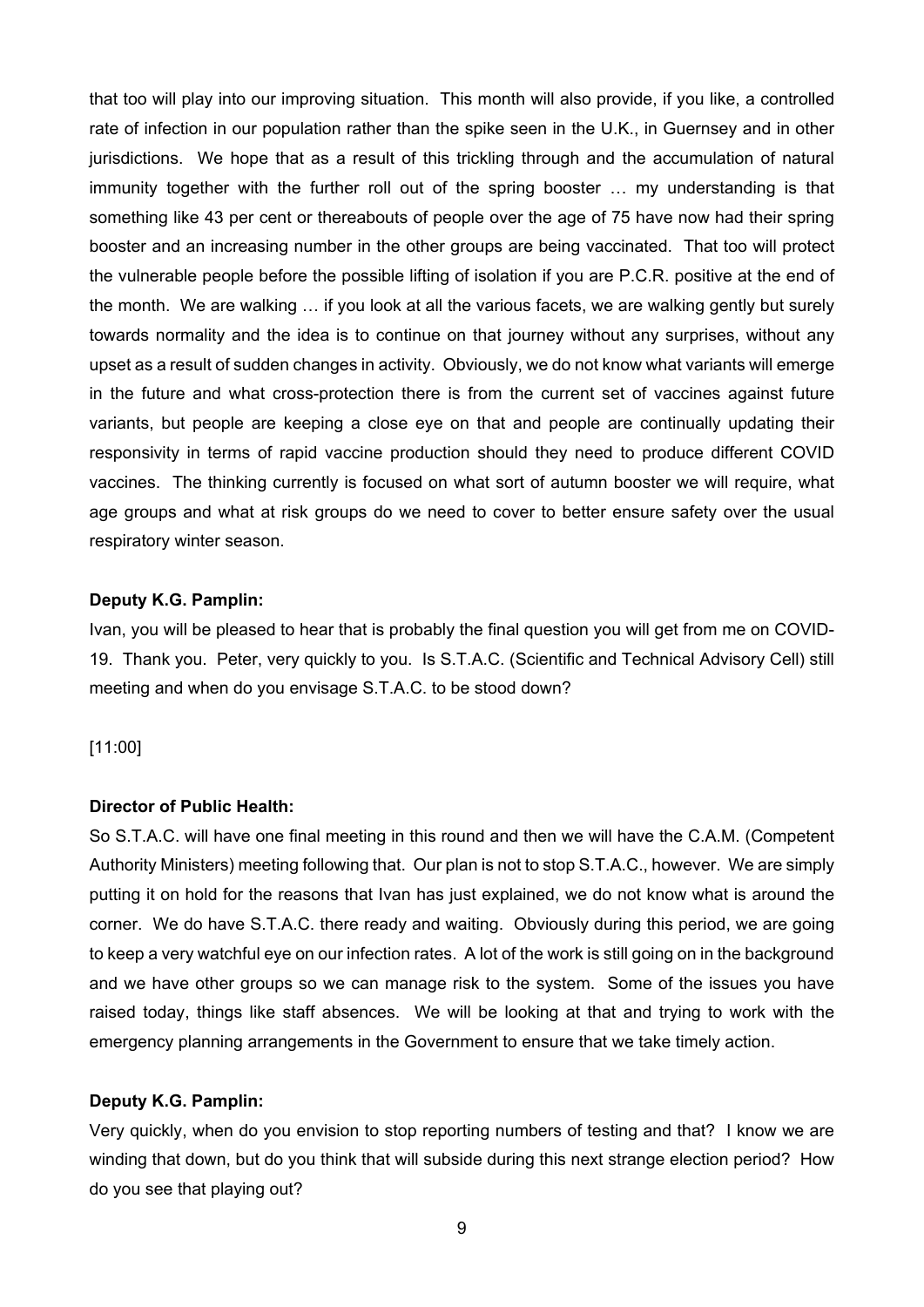#### **Director of Public Health:**

We do not have plans to stop reporting at the moment. We think that they are just at a point of usefulness where we might need to consider reducing the frequency of reporting. I suppose our message at the moment is that the pandemic is clearly … the picture is improving, we are seeing decreasing rates in all age groups, but the pandemic is still here. I think that while we consider we have a pandemic there will be some form of reporting so that people on the Island can make informed decisions about what they want to do and particularly where they want to protect more vulnerable relatives or friends.

#### **Deputy K.G. Pamplin:**

Thank you, Peter. I look forward to the final S.T.A.C. minutes when they come through. Thank you for all your work and the team's work. I think we would all agree that everybody behind the scenes guiding us through the pandemic have gone above and beyond for Islanders, so thank you. That is it from me.

## **Deputy C.S. Alves:**

I am going to ask some questions around the rehabilitation unit. Is the work to move the rehabilitation unit from Plémont Ward in the General Hospital to Samarès Ward at Overdale on track to happen in July?

#### **The Minister for Health and Social Services:**

Yes, it is.

## **Deputy C.S. Alves:**

What feedback have you received from patients, staff and other affected services about the plans for the short-term move of the rehabilitation ward back to Samarès and the intended changes to Plémont Ward since the decision was made or was announced in early March?

# **The Minister for Health and Social Services:**

I think there has been an understanding of what we are trying to do and particularly our wish to enhance Plémont Ward and services both there and in the community. I will hand over to Anuschka or Claire for more of the detail on that.

### **Interim Director, Clinical Services:**

In terms of the move, I can obviously absolutely reiterate the Minister's point about it is on plan. We have set up a number of project meetings to obviously monitor that. It is quite a complex operation, not only in terms of developing or re-establishing staffing models but obviously procurement and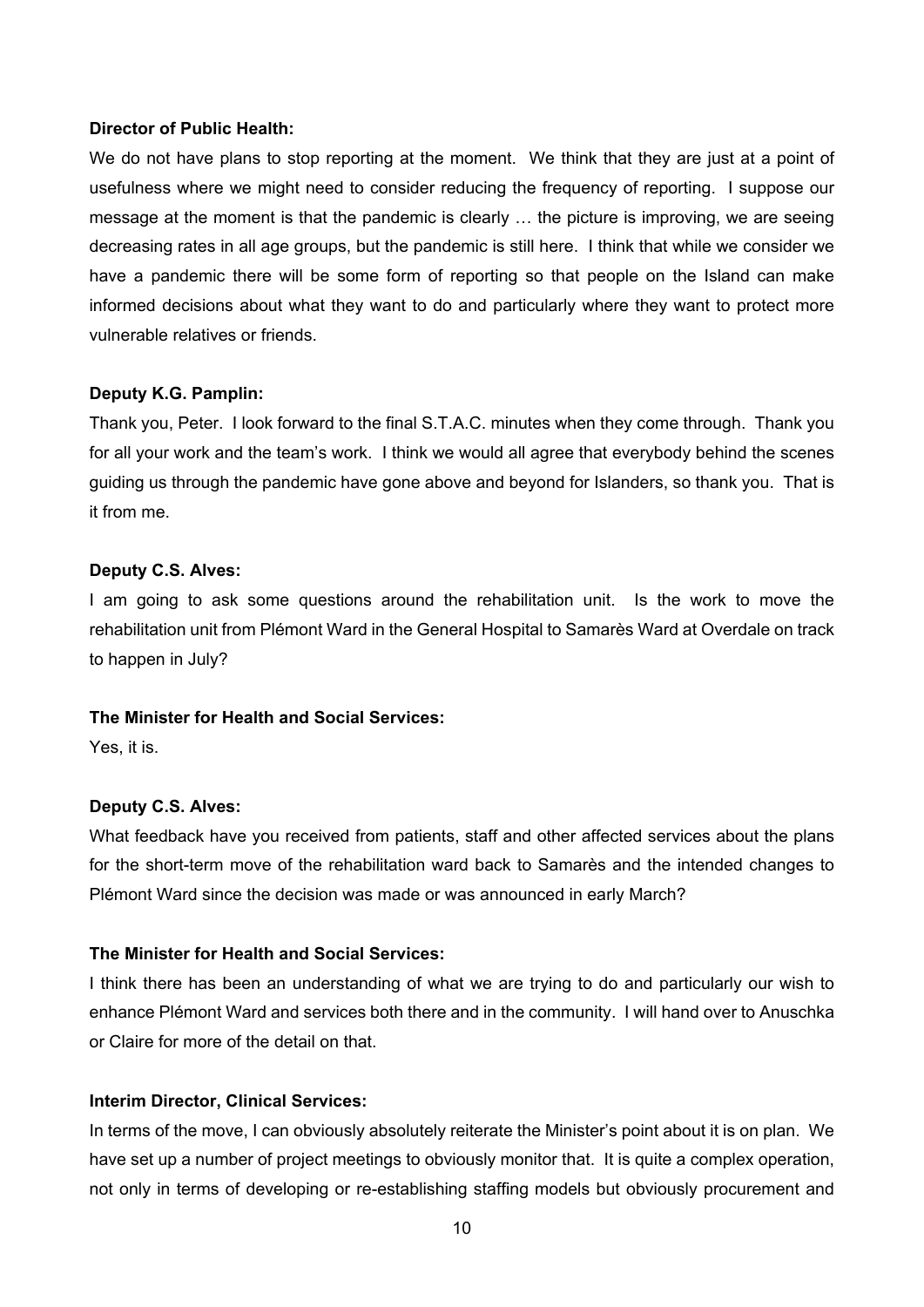estate activity and then also the complex process of moving patients from one building to another. There are bi-weekly project meetings that I chair and obviously we go into the detail on the different workstreams of that and that is alongside quite a significant business case process and ensuring that we have assurance in terms of monies available from Treasury to allow all of that to proceed. In terms of staff feedback, that has been varied. There are staff who enjoy working within one building and then the staff that are, I suppose, comfortable with the move. Obviously, we are working as officers to support them and engage them with all different planning. I think in terms of patient feedback obviously we are probably all aware of some of the experiences that have been described by our patients in terms of wanting to return to having care in another area alongside … obviously we do have feedback from patients on Plémont currently where they are very comfortable and very happy with the care they are receiving. We are taking a variety of data and information to hand to ensure that we are planning the move well and that takes into account all of the information that you would expect us to in terms of patient feedback, patient complaints and general safety information that we have around the quality of care that we provide.

#### **Deputy C.S. Alves:**

How are you collecting this feedback from staff and patients, other than obviously the normal feedback channels that are available to patients? How else is people's feedback being collected on this?

#### **Director for Improvement and Innovation:**

I will just jump in here. We have started collecting staff feedback already as part of the … when the decision was lodged and ongoing. There were 2 ways of making feedback, one was in a survey, so staff just feedback anything of value anonymously. In addition to that, like a box on the wall was put out and you can put in just a paper note with any feedback and, in addition to that, we have set up another thing that is ongoing, regular meetings, face to face with staff to just allay any concerns, any issues. There have been specific things around feeding into the design. So, Jon Carter is now liaising directly with staff and patients on what does the design look like for the General Hospital.

#### **Deputy C.S. Alves:**

Thank you. I am going to move on to the hospital and I know it has been touched on already by Deputy Pamplin. At the last quarterly hearing on 4th February in relation to the General Hospital COVID-19 visiting policy we heard that it was not practical for L.F.T.s to be used for all the visitors. We were advised that we just could not see a way that was practical and also enhanced the safety, but it is something that we will keep under review. Please can you advise how often the COVID-19 visiting policy at the General Hospital is reviewed?

#### **Chief Nurse:**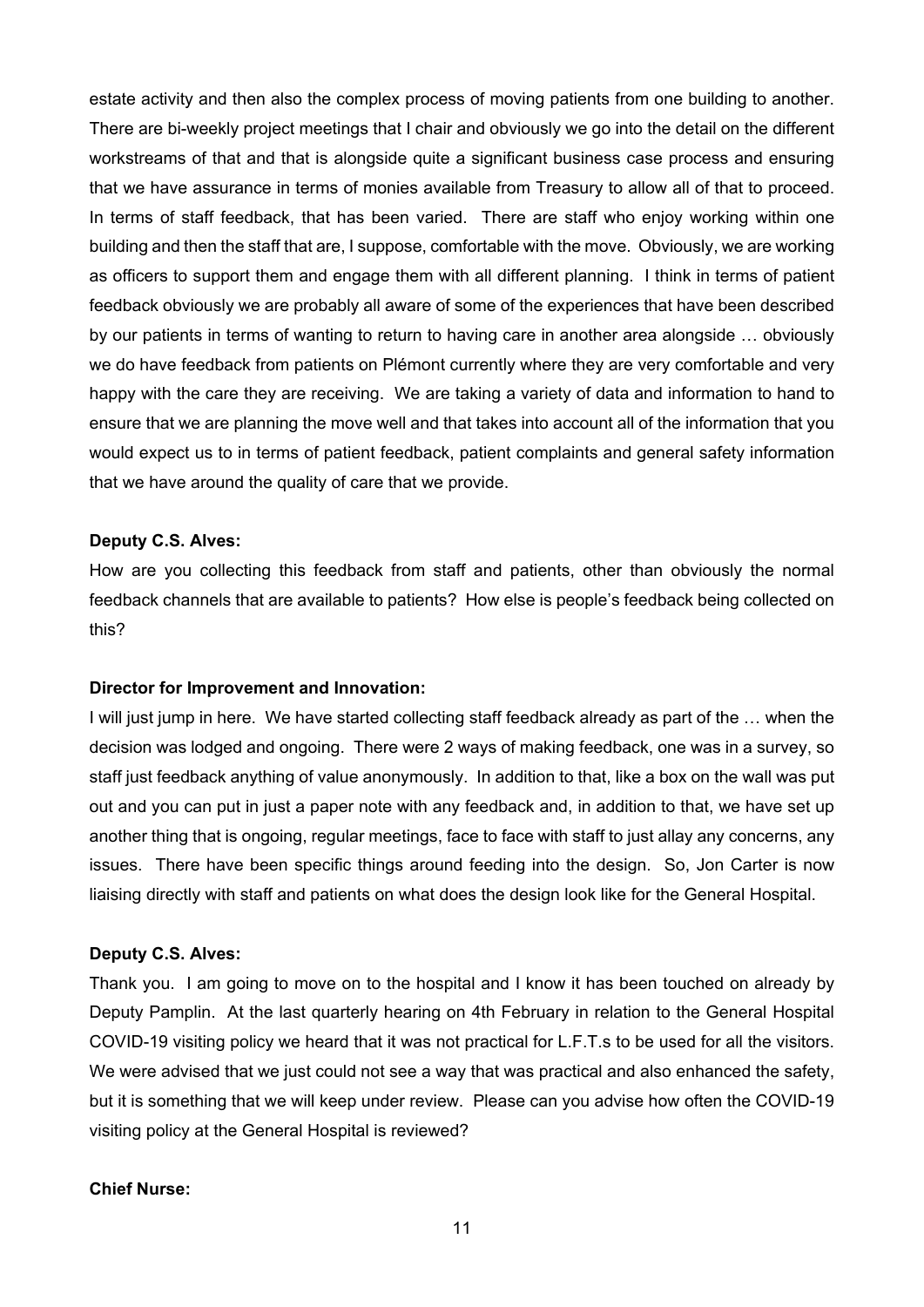I will take that one, if that is okay. At the moment we review visiting on a weekly basis and take everything into account, including COVID activity in the community. That is our benchmark for prevalence that we may see within the hospital. When we review our visiting arrangements, we look at all aspects, as I said, COVID in the community but also across the services that we provide. The position that we are in at the moment is that we have some restrictions still in place which basically means there is no visiting to the wards where we have any heart patients, unless there are exceptional circumstances. In all other areas across all our hospital sites it is 2 named visitors with only one visitor visiting at any one time. The specific reason for that is to do with the reducing the footfall through the General Hospital site in particular where it is well documented and well known that we have very cramped, overcrowded bays and not a lot of space in those areas. Children can visit with one adult, one child, one adult, and, as I say, we are due to review again at the end of this week. So, we do keep it under regular review and Dr. Muscat is involved in that review.

#### **Deputy C.S. Alves:**

You mentioned obviously about COVID in the community has quite a bit impact on the visiting policy, are there any other factors that would need to change in order for you to adjust the current visiting policy?

#### **Chief Nurse:**

A new hospital would help. I will get that one in.

#### **Deputy C.S. Alves:**

With the staffing numbers is that something that comes into play?

#### **Chief Nurse:**

Staffing numbers generally do not come into our current visiting policy that we have, although we absolutely recognise the role that visitors play in people's recovery, and we are doing everything that we can to ensure that we do not have to restrict visitors in the way that we have previously done in the past. Anything that we can do to manage that the better. Visitors still have to wear P.P.E. when they come into the hospital. We do encourage people to take a L.F.T. before they come in as well. We do ask people to be respectful to our staff and we do regularly audit staff in relation to P.P.E. as well. We have a range of mechanisms in place. Since we have put the named visitor restrictions in with 2 visitors, we have seen a significant reduction in any sort of outbreaks within the hospital so it has had a very positive impact.

## **Deputy C.S. Alves:**

That is great, thank you very much. Moving on to maternity services, the panel notes that the refurbishment of maternity services is split into 11 phases and that the first phase of refurbishment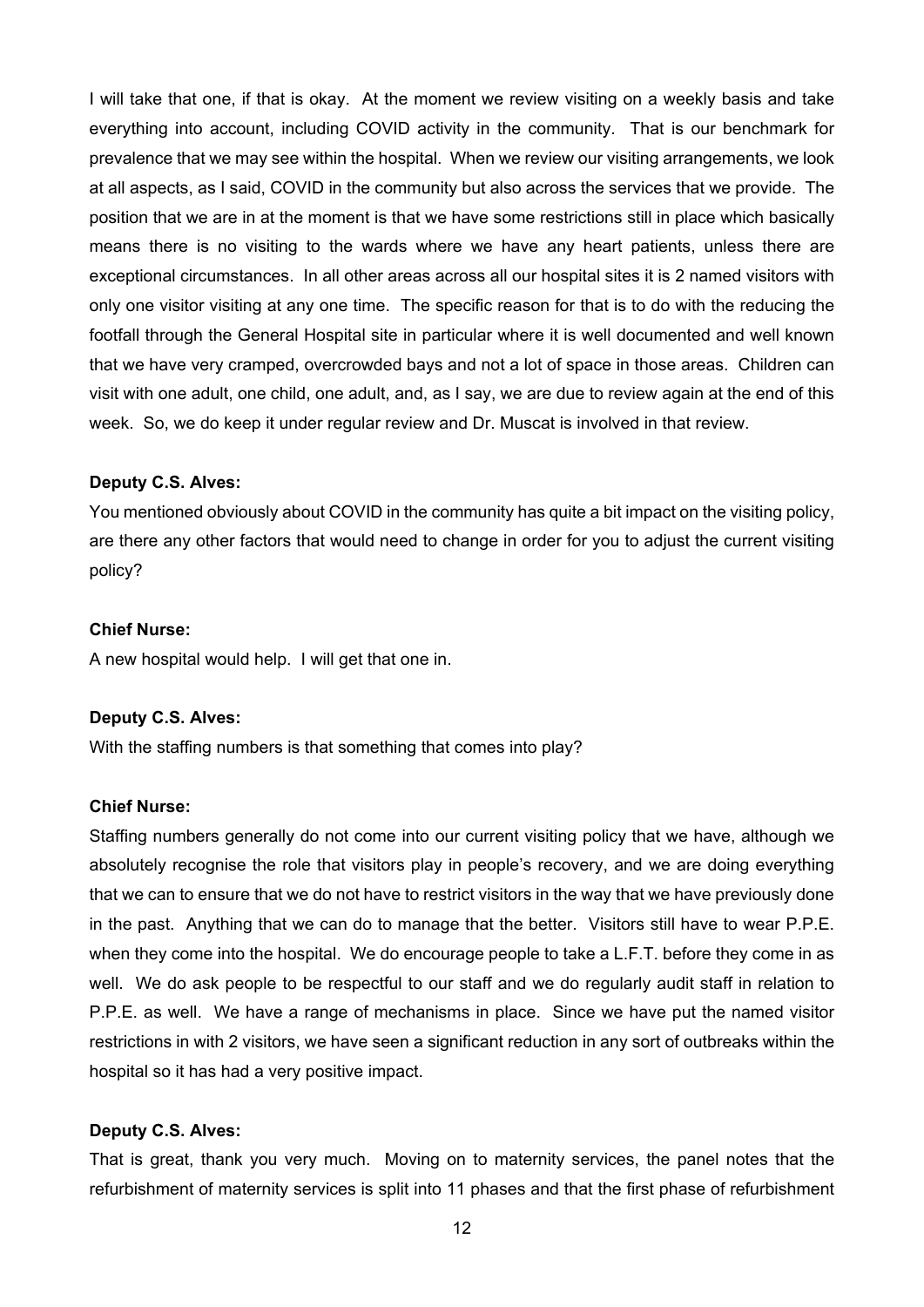was due to complete on 21st February 2022. Can you please advise whether the first phase of works have been completed on schedule in February 2022?

#### **The Minister for Health and Social Services:**

Yes, Deputy, I am pleased to say that the first phase has been completed. I think that consisted of a family room and offices for staff and it gave a sense, I am told, of what a modern maternity service in a new hospital might look like. This is just an extra facility which is so sorely needed. If I could pass over to Dana. Can you help us, Dana, with more detail on how the refurbishment is going?

#### **Interim Head, Midwifery and Associate Chief Nurse:**

Yes, certainly. I am Dana Scott; I am the Interim Head of Midwifery and Associate Chief Nurse for the women's and children's division. Yes, you are absolutely correct. Phase 1 was completed so we have seen the handover of a new ensuite family room, a new high dependency unit area with donning and doffing, which is a new addition to our facility, which is obviously much needed during these times but also needed for H.D.U. (high dependency unit) support moving forward. Also, staff offices, we have doubled the footprint of staff offices. We have seen the input of … all our gases are scavenged in where they were not before, we relied heavily on cylinders. We have air control; we have climate control within those rooms. They are light and bright. It has given families and staff a sense of: "Yes, this is what we are going to have moving forward" and it is very high spec, it looks lovely, but it is restricted again to the footprint that it is in. We have handed over … we combined section 2 and 6 together because the footprint for section 2 is a development … we had special care baby area 1 and 2, so the number 2 areas were used either as an overflow or if we have COVID babies, that is now doubling its footprint and will become S.C.B.U. (Special Care Baby Unit). So S.C.B.U. will move from its original place into the new build. Part of that will go across the courtyard and at the back of S.C.B.U. we currently have managerial offices. We thought it would be best to try to do 2 and 6 together to minimise noise and disruption of impact around the neo-natal unit, so do all that work together. That has brought us some time which is good. Then we will look to do phases 3 and 4 together to buy some time as well. That will be the refurbishment of the existing S.C.B.U. which will be turned into a midwife-led care birthing unit with 2 rooms. One with a pool ensuite. Both ensuite but one with a nice birthing pool and one a home from home. That will further extend our choices for women in their choice of place of birth. It is moving forward, we have not had … as you will see from the report, we have not had … we have had 2 pieces of feedback, both of which we have acted on. I would like to take this opportunity to commend the staff and women. It is not easy delivering a service in these conditions, but we are delivering a full service.

#### **Deputy C.S. Alves:**

Thank you. Just to quote something that was said in the last quarterly hearing, it was said that: "We are going to release the new bereavement suite, the new high dependency unit with ensuites" which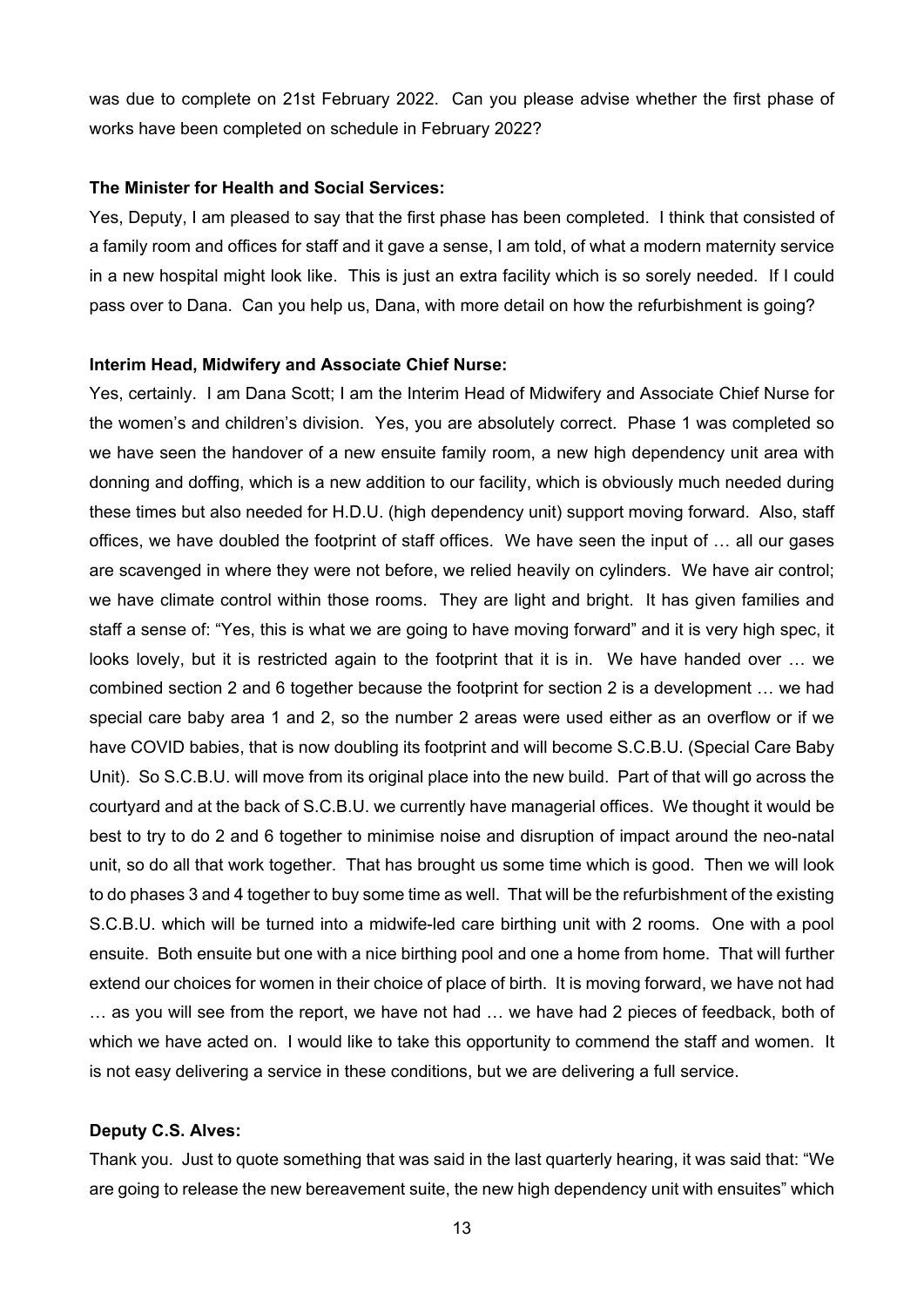you have mentioned "with ante lobbies, to support any future COVID or infection as well as clean utilities." You mentioned the high dependency unit, you did not mention the bereavement suite.

# **Interim Head, Midwifery and Associate Chief Nurse:**

We call that the family room. So, the family room does not have ... it is not set up in the same way, it is a much lower risk area for families to be after a bereavement or if families have been readmitted and we need to keep families together. Again, that has increased the size of its footprint. Much nicer environment.

# **Deputy C.S. Alves:**

Has this first phase of refurbishment of the maternity services been subject to any delays or any issues?

# **Interim Head, Midwifery and Associate Chief Nurse:**

No.

# **Deputy C.S. Alves:**

Has the refurbishment stayed within budget so far?

# **Interim Head, Midwifery and Associate Chief Nurse:**

Yes.

# **Deputy C.S. Alves:**

Great. Has the second phase of the refurbishment commenced and when is it due to complete?

# **Interim Head, Midwifery and Associate Chief Nurse:**

I think we are due to take handover mid-June. Mid-June to the end of June and it commenced literally when we were handed back mid-February from the other unit. We have had no delays in stop starting.

[11:15]

# **Deputy C.S. Alves:**

That is great, thank you very much. That is everything from me, so I am going to hand over to Deputy Pamplin.

# **Deputy K.G. Pamplin:**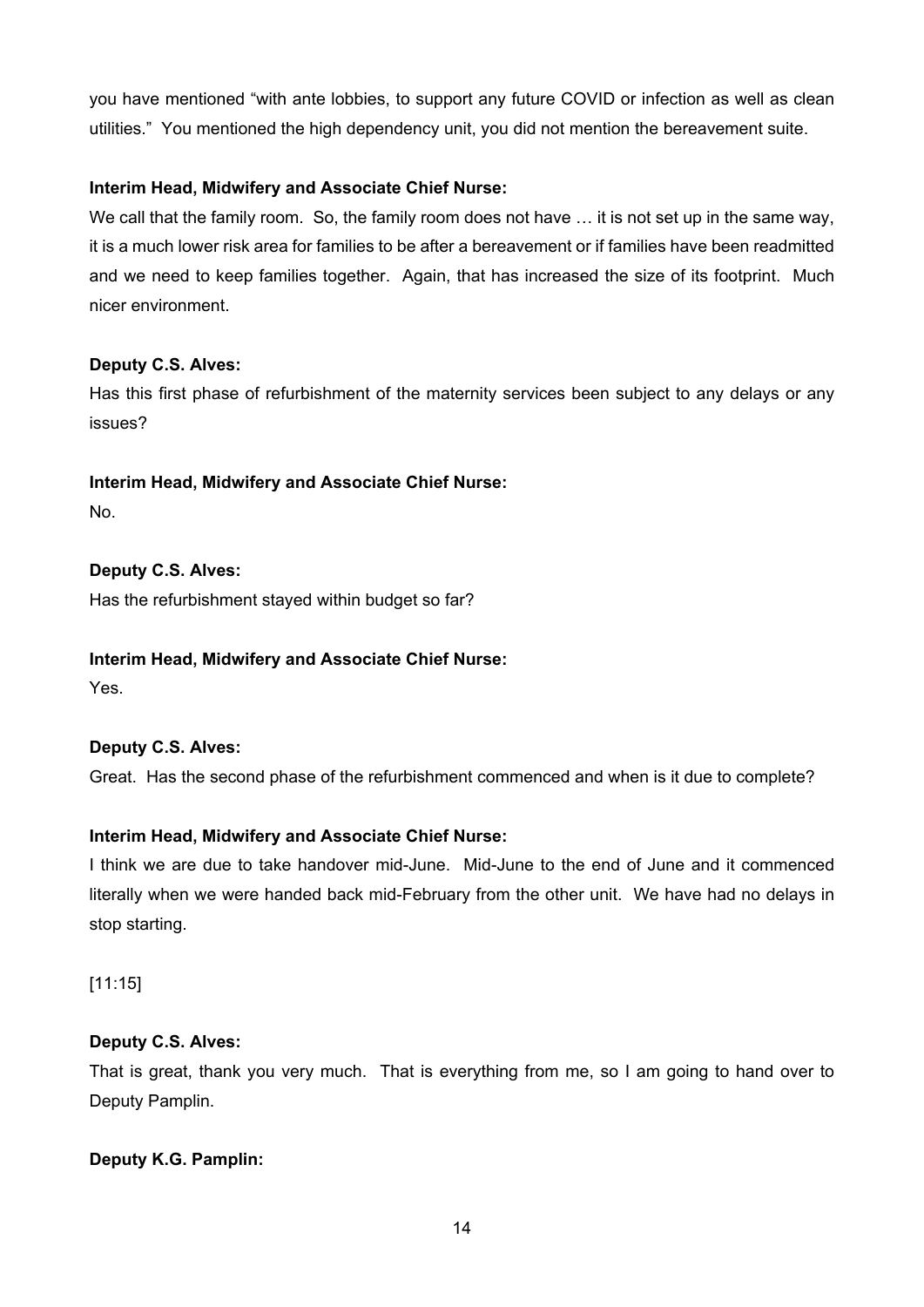Just a quick question. This is a sobering one. I think we have all seen the news recently about this review that is taking place in Shrewsbury and the shocking findings that they made, and we obviously now know there is a criminal investigation going on. It was sobering reading. I have a couple of questions, if I may. How have staff in the maternity unit in Jersey been responding and how are they being supported? I would imagine if that had been my industry and I read a report it would have hit home considering that our maternity unit recently ... there was a lot of attention on it. That is my first question, if you can answer that, how have staff responded and how has that report and the high-level profile of maternity care across the United Kingdom been absorbed by staff? How have they been supported?

#### **Interim Head, Midwifery and Associate Chief Nurse:**

We meet with the staff quite regularly. We are due to meet with them again and we have distributed the findings of the report. We have shared that with everybody. We are due to meet as a management team later this week and part of next week to go through all the findings from the Ockenden report. When the first report was released in 2020, we did an engagement strategy with staff, we knew the bigger report was coming. We pretty much knew what was coming. I think maternity services everywhere have felt the impact of that. That was the fifth national inquiry across the U.K. into maternity services. I think the climate generally within maternity … we know there is a national shortage of midwives, to train midwives. Some of the findings from the report were not … you know, to try and stop the continuity of care process because it is hindering care and it is not equitable at the moment with the staffing. That is global, we are all fishing in the same pond for staff. I think midwives generally feel we come to work, we try to do a great job with great integrity, highly professional and it is never good to hear that about any case in any service that has been failing to that degree. We have had some feedback from the public about that. We are meeting as a team to benchmark ourselves, again as we did in 2020, where we are against the current recommendations from Ockenden. We will do that as an M.D.T. (multidisciplinary team) and all our staff will be involved in that. But we have been on a journey in our maternity services, looking at morale, how we can improve the culture. I think improving the environment will help improve the culture. We have streamlined lots of services. The consultant clinics are all streamlined so the processes are coming on board. We are looking at patient safety, we are looking at how we can make it better for women and we are working very well with the Maternity Voices Partnership, they attend a lot of our meetings and clinical governance meetings and provide us with real time valuable feedback from service users. We are in the process of co-designing some of our services with the M.V.P. (Maternity Voices Partnership) and service users because we are committed to getting this right for the women and families of Jersey.

#### **Deputy K.G. Pamplin:**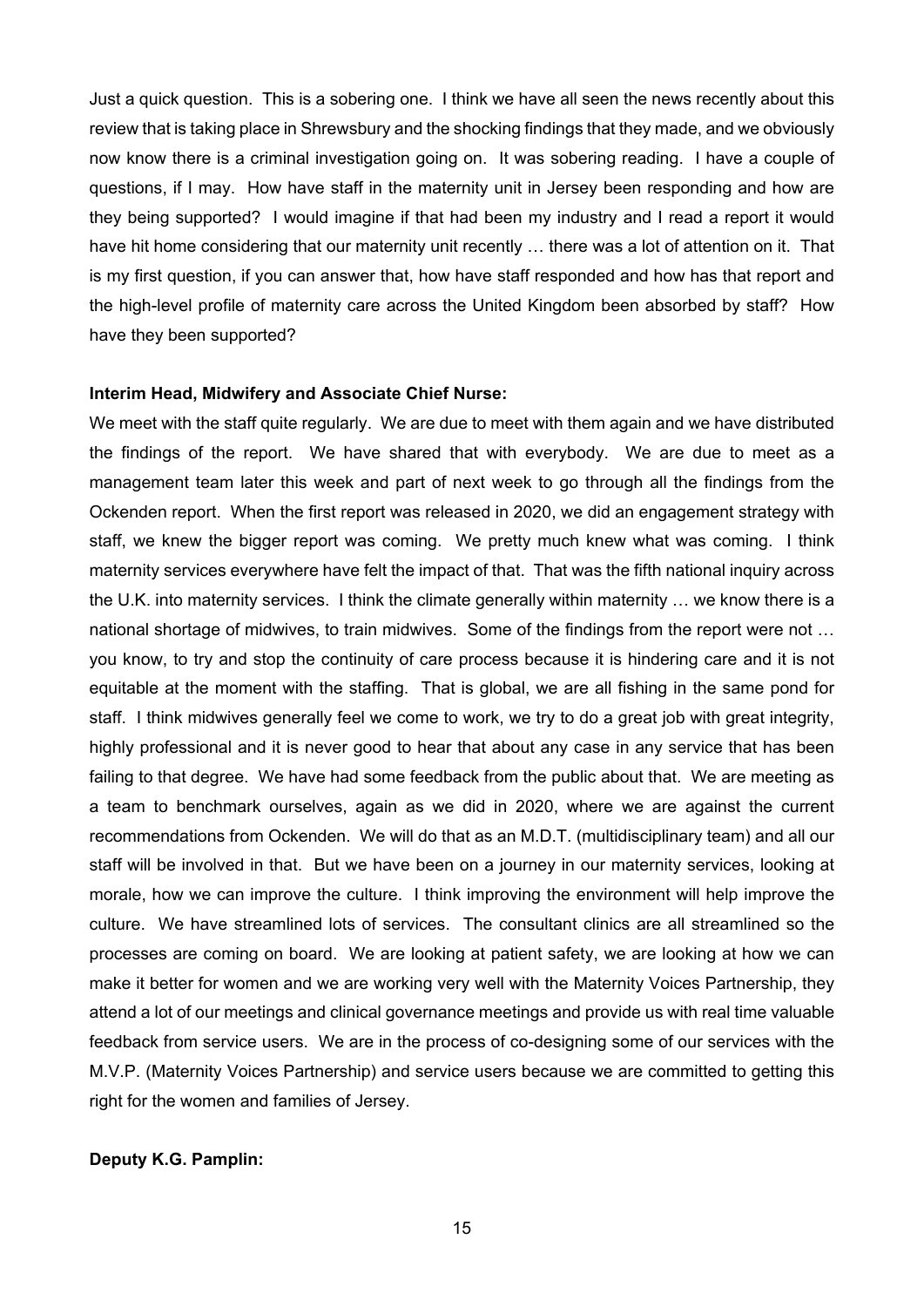Two quick questions. You are quite right; the latest Care Quality Commission figures show 41 per cent of maternity units need to improve their safety and just 1 per cent were rated outstanding. They are saying the rate of improvement is not good enough. Minister, politically how can you ensure that this does not slip, as you hand over, however that process works, again considering this highprofile report? Secondly, the big jump out of this report I read was this culture of blame and the culture of staff who were not empowered to speak up openly. How can you ensure that that will be tackled locally, as we discovered in our review?

# **The Minister for Health and Social Services:**

We will ensure that is the case. As Dana, our Chief Midwife, has said, there will be multidisciplinary teams looking at the recommendations, assessing what more we need to do here in Jersey. This will be fed upwards and looked at at executive level, and together with all the initiatives going on around well-being and encouraging staff to speak out where they feel that is important - and it is important. It is important to maintain standards, we are driving up standards and staff are responding well to that but where they see something they are concerned about we are encouraging them, without blame or fault, to find ways - and there are different ways - of escalating that.

#### **Deputy K.G. Pamplin:**

How do you hand that over to the next team? Will you be writing a letter to say: "This is important. Look at what is happening in the United Kingdom." It is shocking that we have even had certain areas of our maternity unit not good practice in Jersey in 2022. How can you as Minister ensure that it is just not dropped?

# **The Minister for Health and Social Services:**

There is no formal hand over process. There is no procedure that a Minister is required to follow but I will do my best to ensure things are not dropped, but I will not have a formal part to play. If any new Minister wishes to discuss with me or wishes to have that sort of letter, I would be happy to. I do not want to present a new Minister with my thoughts and ideas, I do not think any new Minister would necessarily be appreciative of that. The invitation has to come from that new Minister.

# **Senator S.Y. Mézec:**

Moving on to the report that came out recently on breastfeeding. Can I just start by asking for your initial takeaways from that report?

# **The Minister for Health and Social Services:**

My initial takeaway, as you say, is that once again we see a rather low birth rate in Jersey. It is true it is higher than 2019 and 2020 but lower than all the other years since 2000. I think in the longer term that has implications for the Island. A low birth rate means we are not replacing our population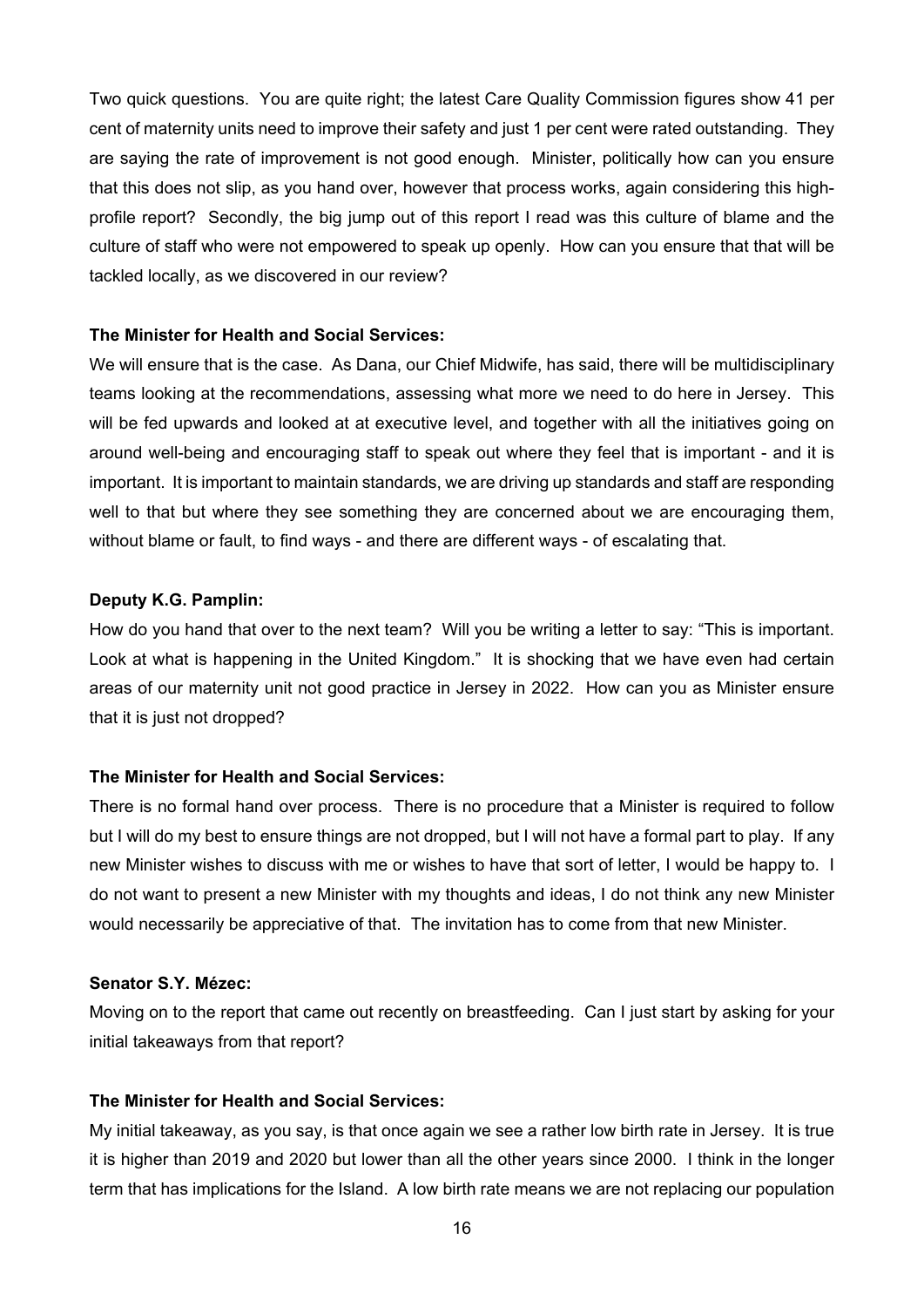sufficiently, which creates a dependency on people migrating to the Island often. Issues for education too and future care of our elderly. That is a longer-term concern, and it is not only Jersey, I think it is a problem that is seen in many parts of Western Europe.

#### **Senator S.Y. Mézec:**

How do you think the whole government is taking on board statistics like that? You mentioned a dependency ratio and that is something that might want to be thought about in the context of the population policy when that comes up. How are we going staff some of our public services, what number of school places we will need, how many schools may need to be extended and that sort of thing. When you were given this report how has it been fed into other government departments?

#### **The Minister for Health and Social Services:**

We have an excellent public health team, which has grown over the last year, 18 months. We have really established public health as a consideration across all aspects of policy. So rather than a silo working public health, it has been put into housing need and education need and future health care. This report will be taken forward by public health and if I could ask Peter perhaps to explain how these figures impact and how they will be used by other parts of government.

#### **Director of Public Health:**

Thank you. This is a part of a series of publications which will be brought forward throughout the year according to our publication schedule. We use them in conversations with other departments to discuss various aspects of policy. At the moment we are also engaging widely across government but also with other agencies on the Island to develop some priorities for public health so they are also brought to bear in the development of what will become the public health strategy. Also working with Dr. Muller and others we are supporting the development of the Jersey Care Model. Statistics like this a very useful for the Jersey Care Model in relation to thinking about future health service needs. We use them in a number of ways, and we will continue to produce statistics like this throughout the year.

#### **Senator S.Y. Mézec:**

Before I joined this Scrutiny Panel, they did a report on maternity services and they found that there was inconsistent support available to women in relation to breastfeeding. What analysis have you taken from this report on breastfeeding patterns and how is that being fed into wider policy?

#### **Interim Head, Midwifery and Associate Chief Nurse:**

We took on board what the feedback was from scrutiny about what the service users had said about breastfeeding support and inconsistent advice. We managed to get an infant feeding midwife specialist who has been on a secondment post with us and continues on that post, who is leading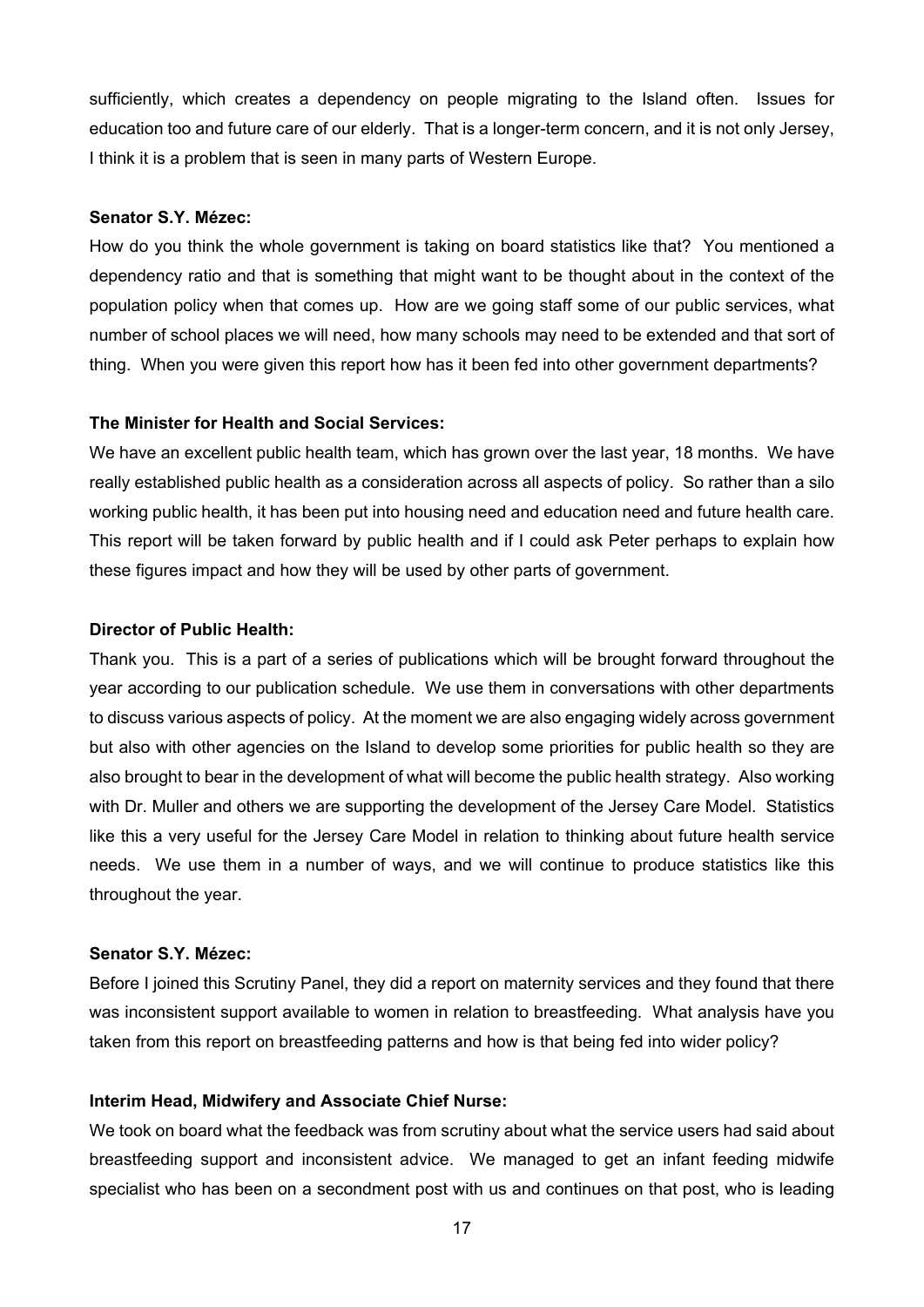on the B.F.I. (Baby Friendly Initiative). We set out in 2020 to achieve B.F.I. which we did by the January 2021. We are on track now to achieve level 2 of that accreditation. The midwives are … with our specialist midwife in post we have got referral processes and pathways in place, the policy has been updated, it has been relaunched, staff are undergoing training. The midwife is available to help women. She is currently undertaking an audit, so we are getting feedback again. We are getting feedback already. The Maternity Voices Partnership are running a constant feedback mechanism and they report back to us. Early indications of staff members just being in post since October is actually our trajectory is looking good, things are improving. Where we are getting women who have complicated issues with breastfeeding, we have pathways and processes in place for that. I am feeling confident that we are on the right track now for the women of the Island to continue with the breastfeeding. But I think we need to not lose sight of the whole picture with infant feeding. It is about maternal choice of how they want to feed their baby and make sure that women have all the support they need, whether they are bottle feeding their baby or breastfeeding their baby. That is what our midwife specialist is doing.

#### **Deputy M.R. Le Hegarat:**

Thanks, Dana. Just a follow up from me in relation to that specialist. You said that they were on secondment. Will you be looking to roll that out, so it is a permanent role?

#### **Interim Head, Midwifery and Associate Chief Nurse:**

Yes, absolutely. Definitely, that will be subject to funding but it is absolutely an essential crucial role infant feeding midwife so I will be doing everything I can, knocking on every door, to make sure that continues.

#### **Deputy M.R. Le Hegarat:**

Thank you. Back to you, Sam.

# **Senator S.Y. Mézec:**

Thank you. Sorry if you mentioned it and I missed it, how long has that person been in that role?

## **Interim Head, Midwifery and Associate Chief Nurse:**

Since October.

#### **Senator S.Y. Mézec:**

Since October, okay, thank you. Just to ask about the data collected for this report, are you confident that you have all the data that you need, or do you think that there needs to be a look at where there might be gaps and how you might retain that data for future reports on this?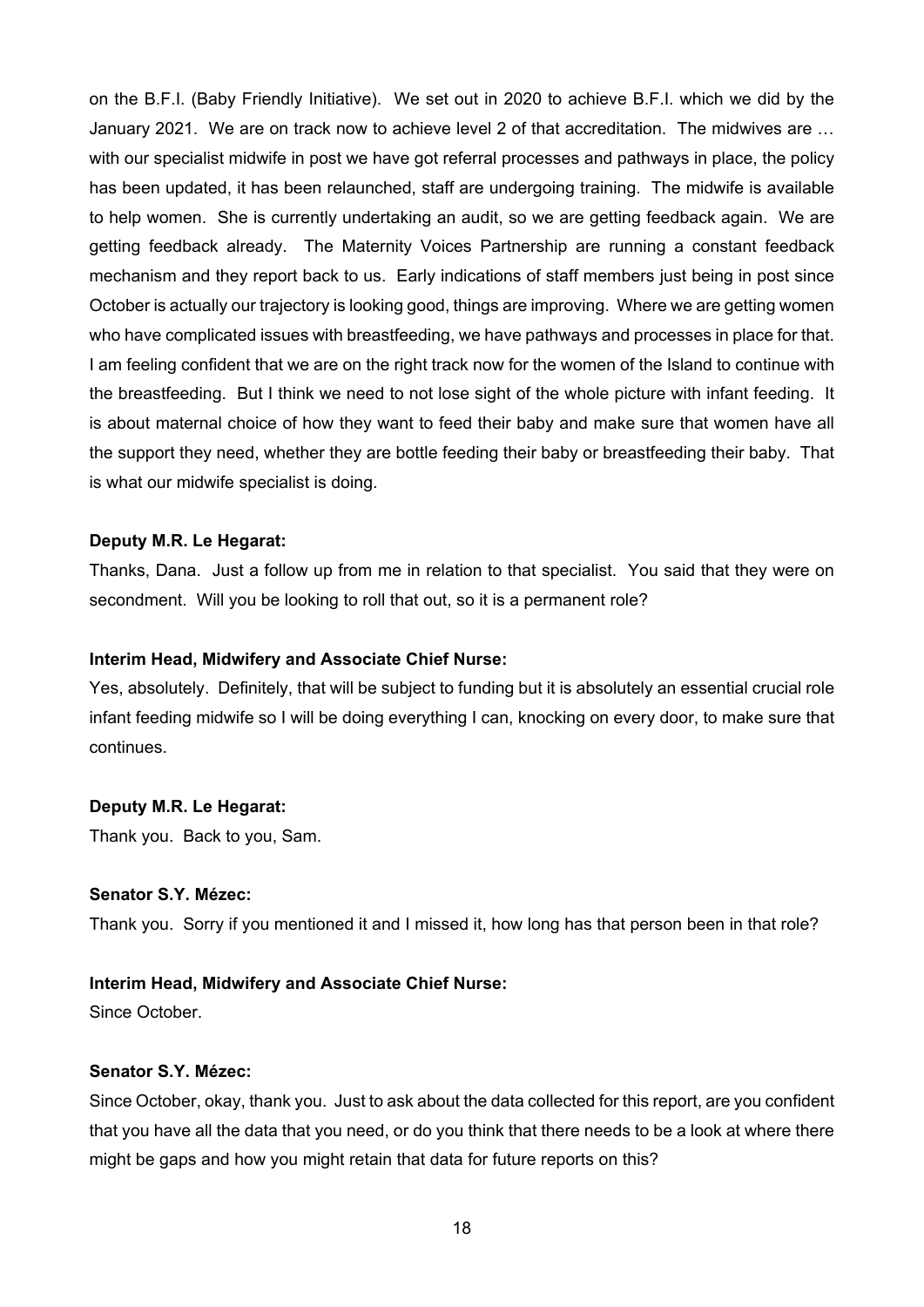# **The Minister for Health and Social Services:**

I have not been able myself to identify any gaps. I think that would be something that the professionals could look at and if they need more it is important that they should ask for the data they need.

# **Senator S.Y. Mézec:**

Okay. Moving on to the Public Health Law consultation, could you just provide us with an update on the status of that consultation which started last year?

# **The Minister for Health and Social Services:**

Yes, so the consultation is taking place in 2 phases. The first was a high-level overview of the policy issues and was concerned with the overall scope of the new law rather than particular parts of it. So that has happened. The second stage of consultation will take place later this year and that will set out the detailed proposals of the new law, including public health measures for managing communicable and non-communicable disease risks. That is the plan at the moment, and we are very happy with the public engagement that has taken place thus far.

[11:30]

# **Senator S.Y. Mézec:**

You mentioned later this year so when abouts later?

# **The Minister for Health and Social Services:**

Could I refer to Professor Bradley because it would be after the elections and summer holidays I believe?

# **Deputy M.R. Le Hegarat:**

Can I just make … sorry for the interruption, I gather we have a technical issue and so therefore one of the scrutiny officers is trying to sort it out. We are not being heard live. We have the cameras, et cetera, but what we will be doing is we will continue with them trying to fix it, if it does not get fixed then what we are going to do anyway is publish the recording that is done by Teams, just so everybody is aware. If you would like to carry on.

# **The Minister for Health and Social Services:**

So, to Professor Bradley, do we have a date for the second stage consultation?

# **Director of Public Health:**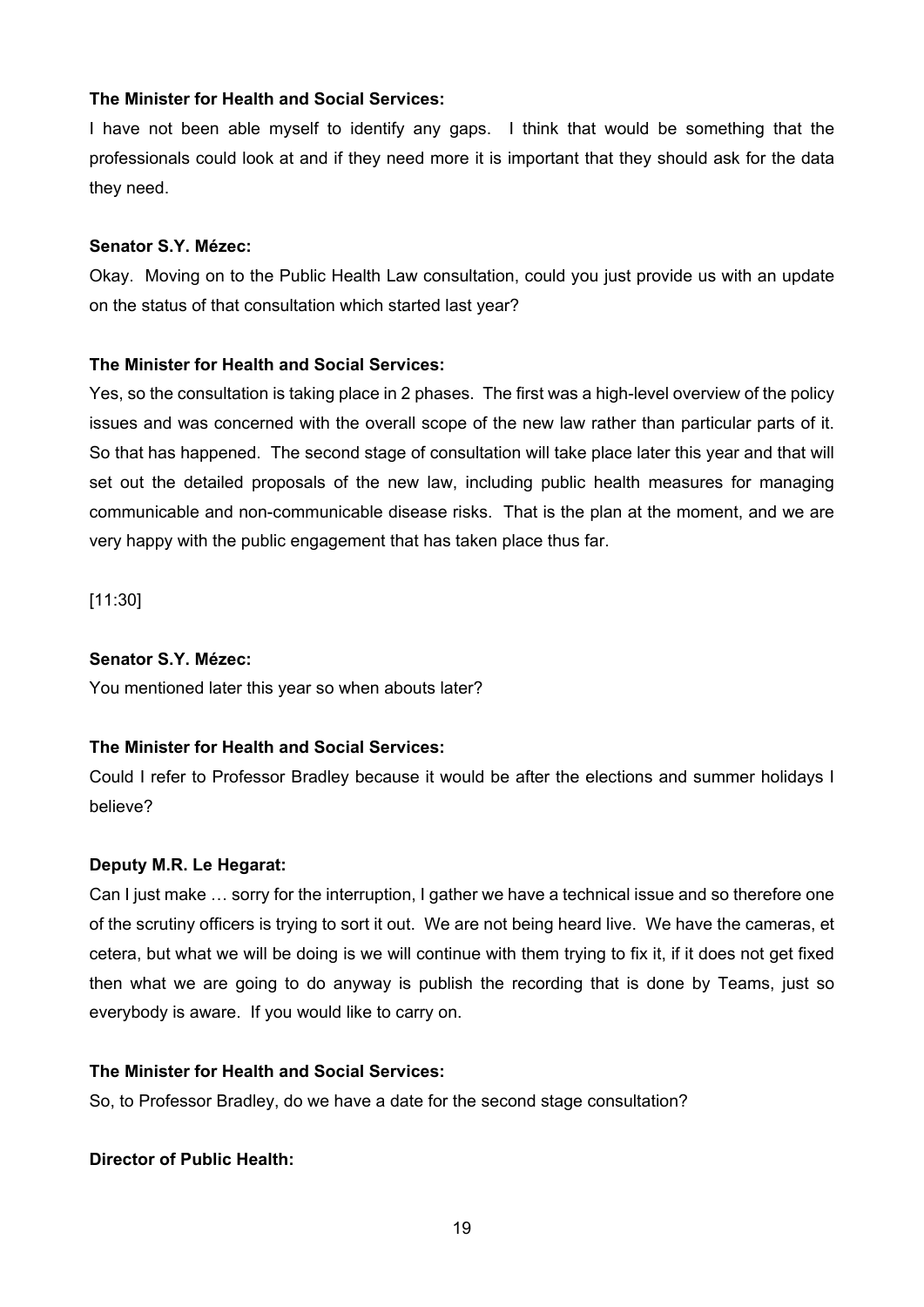Unfortunately, we do not have a date at the moment. There is a commitment that this will be undertaken during this year, definitely after the election as you said, Minister. We are just trying to finalise the dates. There was a lot of pressing legislation in the S.P.P.P. (Strategic Policy, Planning and Performance) Department and that has been dealt with first. That is the principal reason for the delay. We will be able to give you a date, hopefully, in the near future.

#### **Senator S.Y. Mézec:**

Minister, you mentioned public engagement on this. States Members had quite a bit of correspondence on this, and I hope I am not out of line in saying that some of the correspondence I received over time I thought people had misunderstood what was in that consultation and what its aims were. Have you had a bit of a think about that and how that might be addressed or how it might be framed in the second phase of the consultation so that we get the best engagement we possibly can, so people understand the issues that are being sought to be dealt with in the law and it can be as constructive as possible? Not unnecessarily alarm people with things that are not contained in it.

# **The Minister for Health and Social Services:**

Yes, we have had a rethink because there was a misunderstanding, and our consultation document should have clearer. We were not talking about giving overbearing powers to march into premises and drag people away. In fact, our new law is going to have huge safeguards written into it far more than the current provision has. I can understand people's anxieties to the pandemic. That was certainly not the intention to suggest such a thing might happen, but there has to be that sort of emergency provision if public health of the Island needs to be protected. It will be hedged around with the best safeguards that we draw upon from experience and looking at legislation all around the world.

#### **Senator S.Y. Mézec:**

There is a suggestion about setting up a public health directorate. What role would you envisage that would have in potential future scenarios where they need to be turned to?

# **The Minister for Health and Social Services:**

I think a public health directorate would be very wide-ranging, not cover the pandemic or epidemic situations. The role of public health must be recognised in government and in our community as something that contributes to good housing standards, good educational standards, that we bring forward the evidence that constructors of homes can look at, it is about leisure activities around people's homes and in their free time. We have had a discussion in the States around green areas and park areas, which are so important for public health. Within government I suspect a public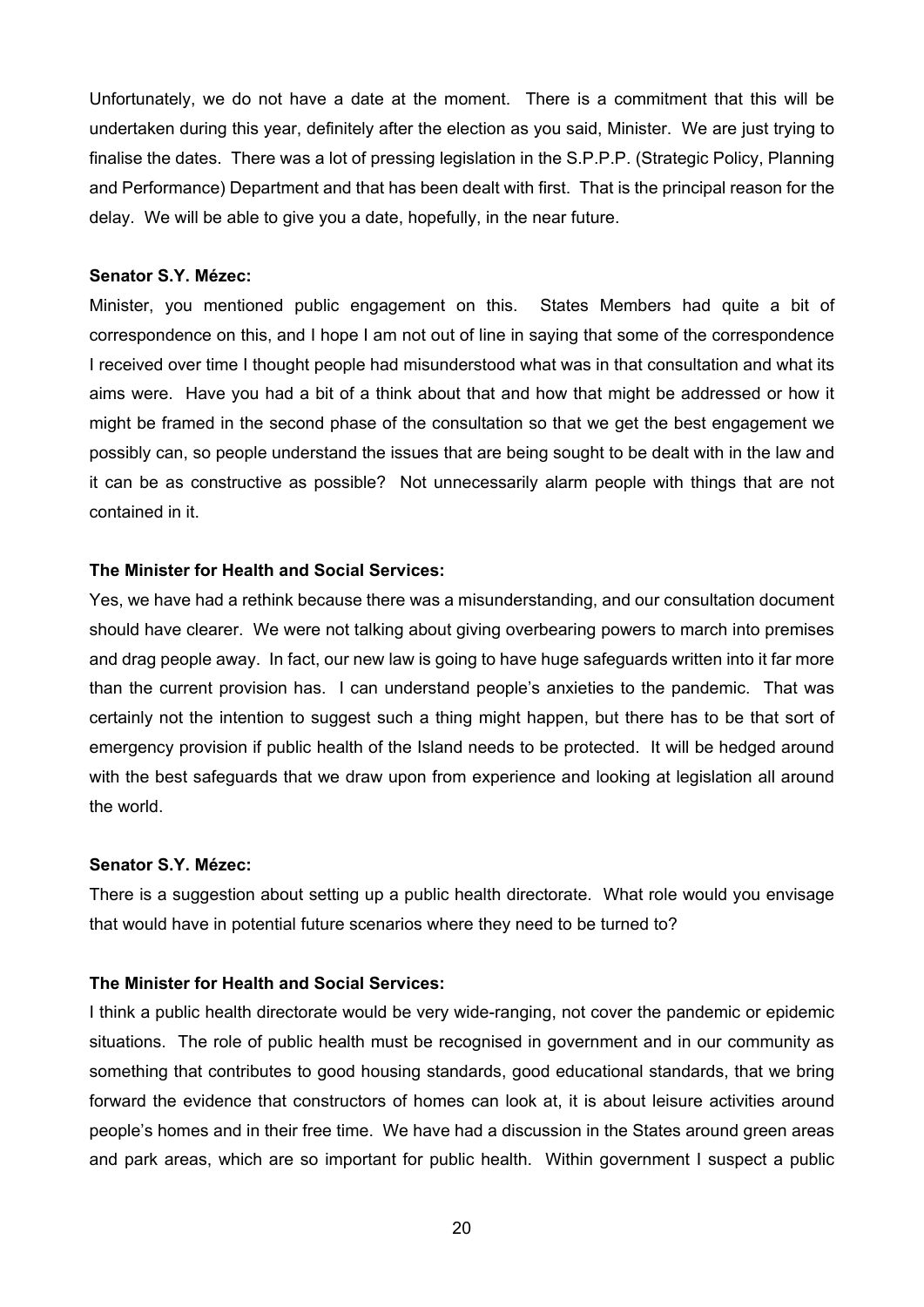health directorate would be addressing all those issues and feeding them into policy decisions across the board. Professor Bradley is the professional on this so can he add to that, please?

#### **Director of Public Health:**

Yes, I think that is a very good summary, Minister. We are here to improve people's health by a number of means. One of the ways we can do that is by supporting development of governmental policy, but we can also work with other agencies and Islanders. The other major role we will have is in protecting health. Obviously the pandemic has been one example of that but there are many potential threats to health, whether it comes from things like fires or floods or infectious disease and we will be able to contribute to that. One of our principle actions there would be looking at the longterm consequences of any environmental risk to health. Together with the support that we hope to give to our colleagues in the hospital, in H.C.S., that would cover a lot of the work that is done by the public health directorate.

#### **Senator S.Y. Mézec:**

What kind of people would be part of this public health directorate? What I mean by that question is would they be people who would be full time dedicated to that role or would they be people who would maintain some sort of involvement in a health practice in the front line as part of what they do?

#### **Director of Public Health:**

The people in the public health directorate are generally people who are dedicated to public health activity. We do also have input from people who have a background in healthcare but I suppose one thing to emphasise in the role of public health is not only about health and care provision it is very much about working across the board, about any factor that may influence health. It seems appropriate to involve a range of people with different skills, some people are experts in policy development, some people who have a knowledge of the health and care services and some people who bring other skills. We would have a dedicated team for that.

#### **Deputy K.G. Pamplin:**

Just an update for everybody with the link. If you click the link on social media for our hearing that takes you to the Teams version of the hearing, the link on the States Assembly website is the one that is not working. It has a wonderful picture of what life might be like as pigeon on the Royal Court above our heads. So that just clears that up. Very quickly, again, as we come out of the pandemic there have been many things that people have taken away from this and one being the actual role of Medical Officer of Health, something that probably a lot of people have not been so aware of, apart from campaigns to quit smoking and how we could improve our lives. Certainly names like Chris Whitty and Ivan Muscat have become synonymous with the pandemic with their temperament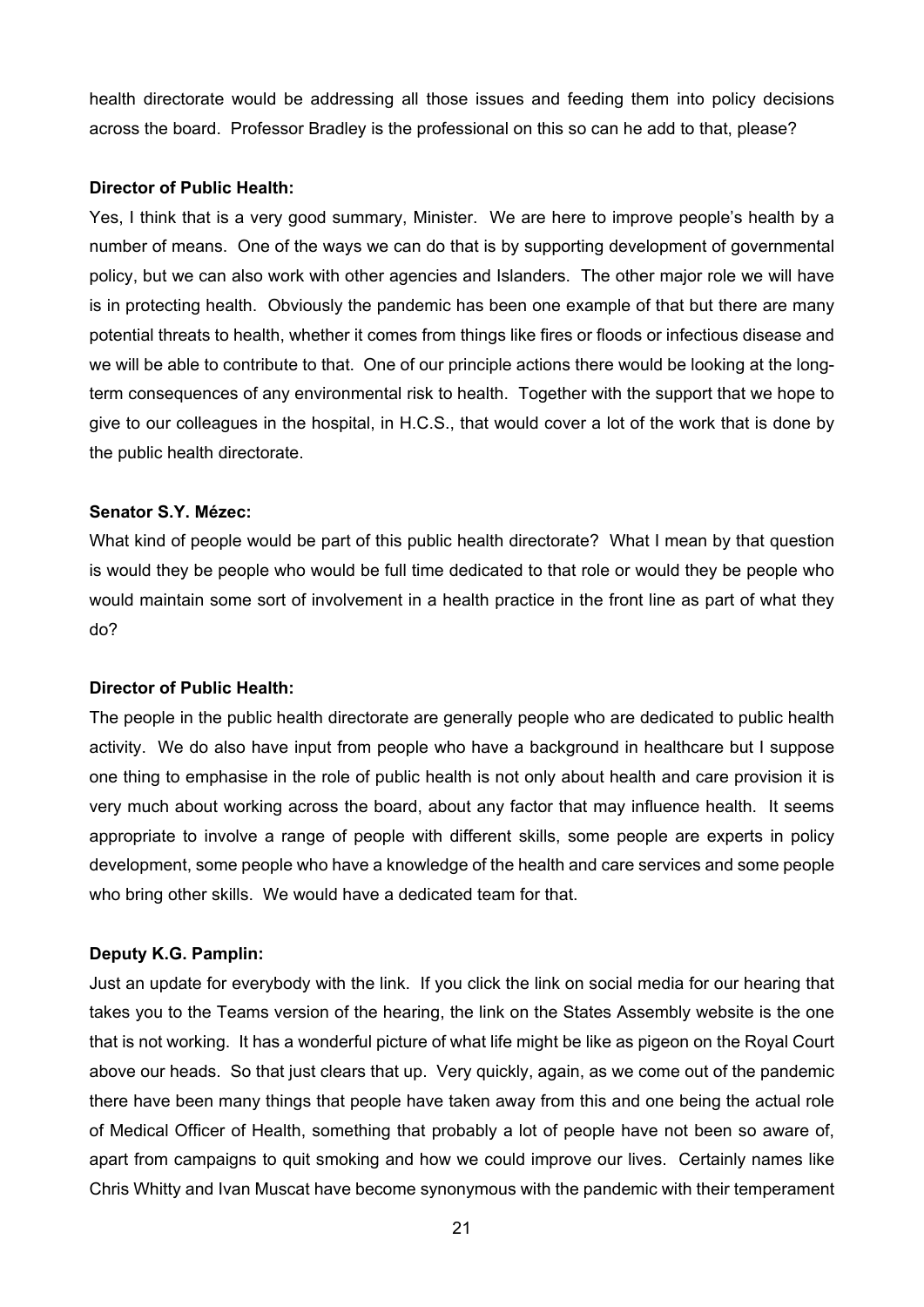and their handling of the situation, guiding as any physician and doctor can do, calmly providing information to the public and ministerial teams as well valuably. That role is synonymous with a lot of people, how can you retain that? Also, the uniqueness that, for example, Chris Whitty has a unique civil servant to advise the Prime Minister, whether we should have somebody who can have that authority, that independence to advise the Minister for Health and Social Services, the Chief Minister, without influence, without a team of people, without going to another team of people before giving that advice. Peter, I hope that makes sense, I am sure you understand where I am coming from.

#### **Director of Public Health:**

I do and I have been reassured by Ministers that I am here to give independent advice on health and I have a particular role in advising the public on issues related to health. I see no reason for that tradition, which has been established in Jersey for a considerable amount of time, to change. The forthcoming legislation should make that clearer. I do remember in the first round of the consultation around the legislation that point was very clearly made and with ministerial approval we expect that tradition to continue.

#### **Deputy K.G. Pamplin:**

Thank you. So the last ones from me, refer back to something that was mentioned at the last quarterly hearing about some mini-campaigns you were going to run. Two in particular were H.P.V. (Human papillomavirus) Awareness Day and Cervical Screening Awareness Week, which comes up in June. Can I start just by asking what happened with H.P.V. Awareness Day?

# **The Minister for Health and Social Services:**

Sarah, could you help us with that?

#### **Acting General Manager, Primary and Preventative Care:**

Yes, sure. Hello, Deputy Mézec. Could you repeat that question, because I had quite a lot of feedback? I heard you say something about H.P.V. Awareness Day and then the bit before that cut out, apologies.

# **Senator S.Y. Mézec:**

The question is just what happened, what mini-campaign did you run for this? The follow-up question to that would be, what was the success and what did you gain from it?

#### **Acting General Manager, Primary and Preventative Care:**

The main cervical screening campaign, as you know, was run in January. We have had some uptake in our numbers, they have increased slightly over the first quarter, which is great. We are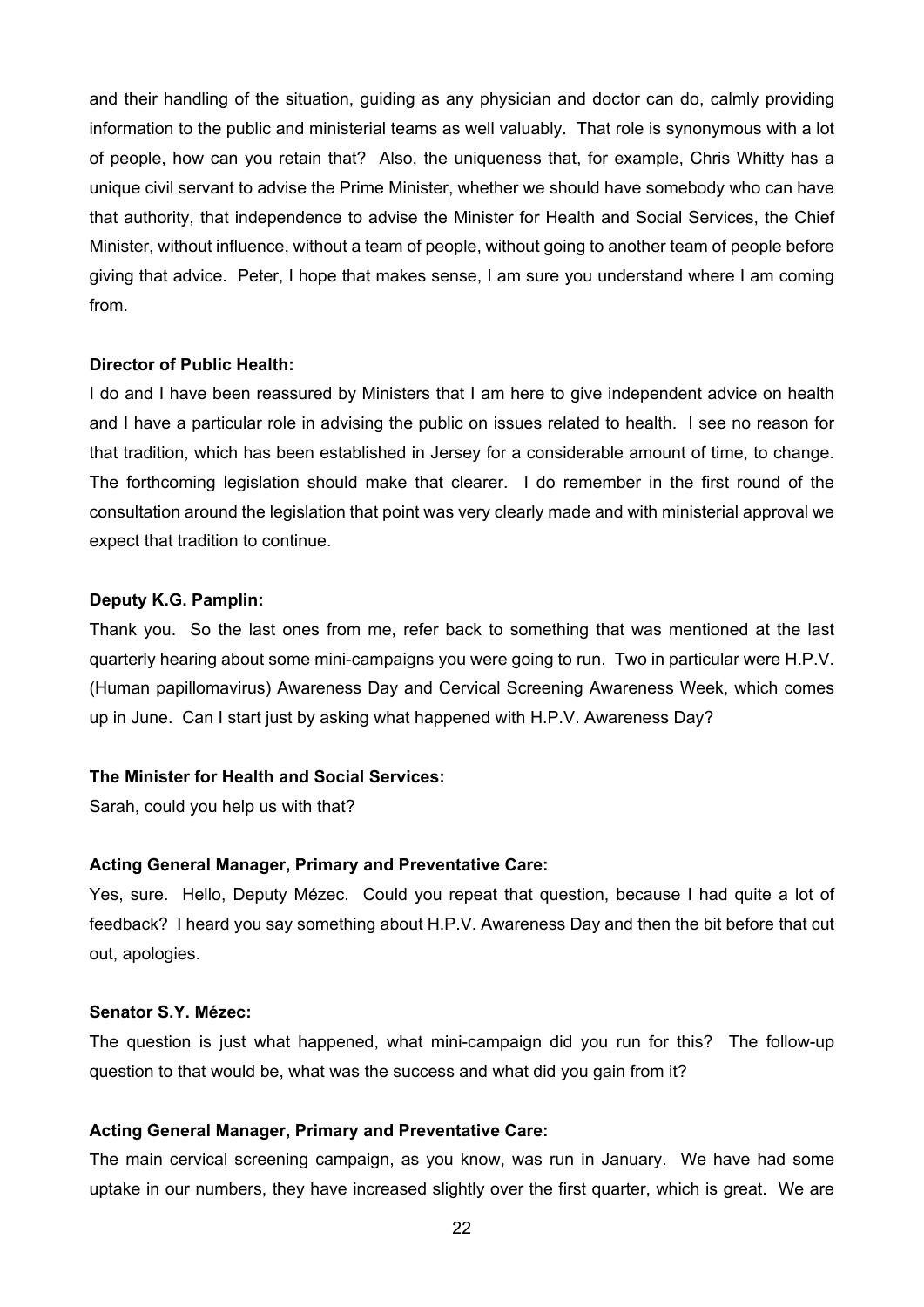expecting to see those carry on as the year goes on, as the message goes out, as you mentioned, through these mini-campaigns. I am not entirely sure, unfortunately, but I can find the information for you, what went out on H.P.V. Awareness Day. It was planned to be a re-run of some of the literature that we had produced for the cervical screening campaign.

## **Senator S.Y. Mézec:**

For Cervical Screening Awareness Week, which is due to take place in June, what thinking has gone ahead for what might be done for that?

# **Acting General Manager, Primary and Preventative Care:**

Again, we will be using a lot of the literature and the videos that we produced for the main campaign that we did in January. We will be looking back through the statistics that we gather over the next couple of months to see whether there are any areas that we really need to target, and whether when we are looking back through the samples that we have received, whether there are any health inequalities there, whether there is any age differences, to maybe target those areas a little bit more.

# **Senator S.Y. Mézec:**

Thank you.

# **Deputy K.G. Pamplin:**

Thank you, Senator. We will pick up the review of the Jersey Care Model, another big part of our work for the last few years. Some quick-fire questions, if I may. First of all, the panel understands the first meeting of the Independent Oversight Board took place on 18th March. We are due to have our first meeting with them, which will be our last before we are put out to pasture. Could you just give us, in the public forum, a brief update on how that went?

# **Director for Improvement and Innovation:**

Thank you, Minister. I cannot give an update on the actual meeting, because it is a private meeting and I am not part of that meeting. I do, however, link back regularly with the Chair to get their feedback. They have undertaken the review of 2021 as their first action. As an outcome of that they have submitted a report, which I understand has been submitted to the panel as well.

# **Deputy K.G. Pamplin:**

It has. I guess we cannot really talk too much about it, but are you satisfied and happy with the process so far? Is there anything that you have seen straightaway that you think we could tweak and change? Or is it still early days?

# **Director for Improvement and Innovation:**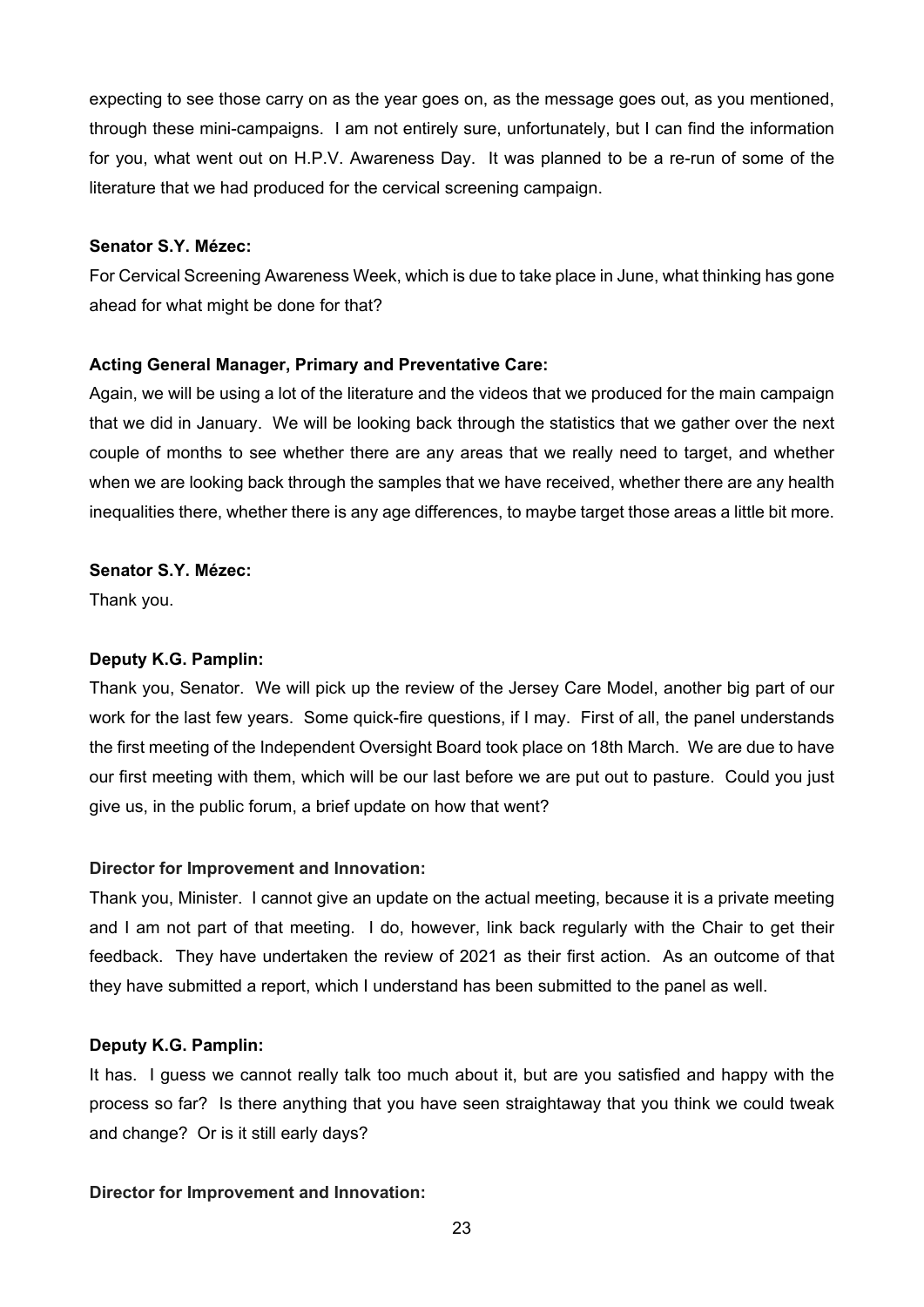Two things. One is the I.O.B. (Independent Oversight Board) was a brilliant idea. It is about having this additional input, independent thoughts, having a constructive challenge back on where we are, particularly on governance, the programme management and how we can provide for the delivery, it has been really fruitful and the outcomes so far we are very much highlighting a number of very positive areas, so highlighted that. We were requested by scrutiny to bring forward intermediate care services, for example. That has been done and we have delivered against that. In a number of other areas as well, commissioning strategy, the partnership working have gone really well. What they have pointed out and that has been really helpful going forward, we do have a programme of work. We have set up a programme and project governance, which has been driven by what the central government templates and processes were and it has made it probably a bit too complicated. Recommendations are to review that. We have sessions with the I.O.B. to help us understand how they would like to see the programme governance going forward. So we know communication is an area which we started relatively late, this is of the recruitment of communications officers. That has been picked up. There were no surprises in there from the review and from the initial recommendations. It is the opposite. It has strength and it has been useful to take this forward.

[11:45]

# **Deputy K.G. Pamplin:**

A big overhang from this last year was the transfer from the H.I.F (Health Insurance Fund) by the Minister for Social Security. We are aware that that process is now underway. It is not ideal though, is it, really, when you think that this work has been going on and there has been such a delay in transferring the funds? How will we improve that process, so the money is coming forward a lot sooner and brings assurity that the money is being spent as it should be, but it has taken such a long time for that first tranche of payment to come across.

#### **Director for Improvement and Innovation:**

There was a lot of learning. It was a very new process, H.I.F. money in a different department , assurance was needed. What does that assurance look like? So we worked a lot with the Minister for Social Security and her team and also the finance teams as well. As part of that, what we have established for this year is a very strong governance on a quarterly basis providing quarterly updates and approvals of what has been spent, what has been delivered against the plan and getting from the current Minister for Social Security a statement whether she is happy with the current status. We will continue with these quarterly meetings, between the 2 departments, particularly between the financial officers, to provide that additional assurance, so there is not a delay with that. We discussed whether quarterly funds first or half-yearly transfers would be appropriate, however from an operational perspective that would cause quite a lot of …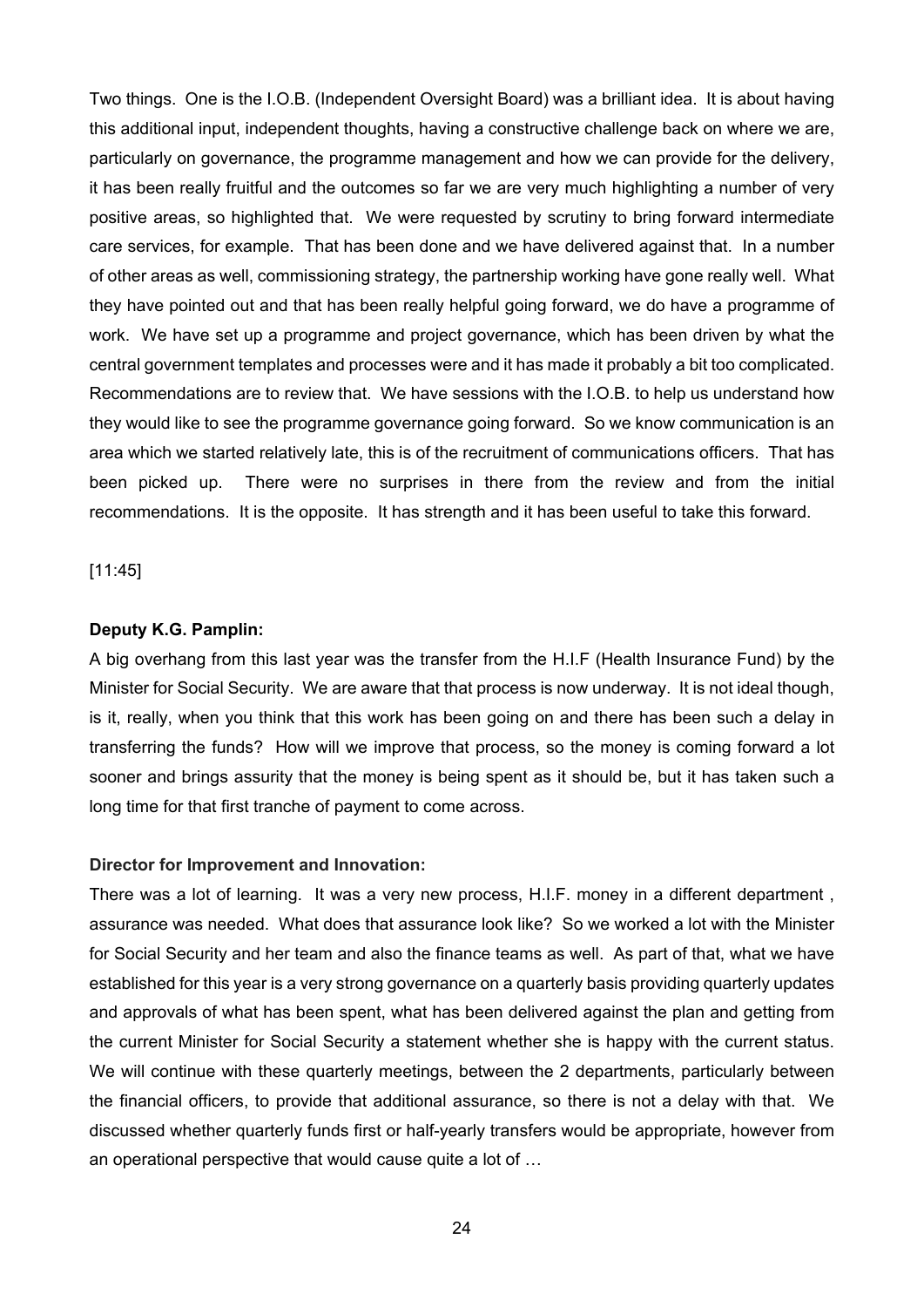## **Deputy K.G. Pamplin:**

Reading the report and, again, not giving too much away, but it does seem like if they are not a piece of work that the reporting is in real time, so that the process that has gone on here can be happening at the same time, so you arrive at the point sooner to say we are able to sign this off quick. Surely that would be a better process really, because you do not want to cause anxiety and delay on what is the fundamental redesign on the future of Jersey Care. How can it not be done in real time? Say: "Right, we have done this bit." Hand it over: "Right, that has been reviewed." So the process of payment can be ready instead of this seemingly long journey.

## **Director for Improvement and Innovation:**

That is what is happening now, that quarterly definite review and sign off.

## **The Minister for Health and Social Services:**

Yes, I do not think there has been any delay in what we want to do in the care model. This is a new procedure and the Minister for Social Security has been very thorough, as she should be. It is another element of oversight, which is always good.

## **Deputy K.G. Pamplin:**

Good scrutiny as well. Sorry, to butt in but you are right. As we found in the debate in the Assembly, we had to, once again, deal with misinformation being put around because this process had gone on for so long. I think we are on the same page.

#### **The Minister for Health and Social Services:**

Yes, we are getting into a mode of working, which is going to mean it will be more streamlined.

# **Deputy K.G. Pamplin:**

Good. Finally, there are some roadshows going on across the Island. There were some way back at the beginning of the process. How will they differ to the first time round and when are they taking place?

#### **Director for Improvement and Innovation:**

We are putting on Parish events. I did not want to call them roadshows. They are happening on 26th April, 30th April and 3rd May. These will be at St. Helier, St. Martin, and St. Brelade Parish Halls. On 5th May there will be a virtual event, as there have been before. These events will be more around a question and answer rolling format, where people submit their questions on social media. The in-person events are very much around the demand for providing an update on what has been delivered so far on the Jersey Care Model. That includes partners who want to present back what they are delivering and where they are with some of the services. There will be some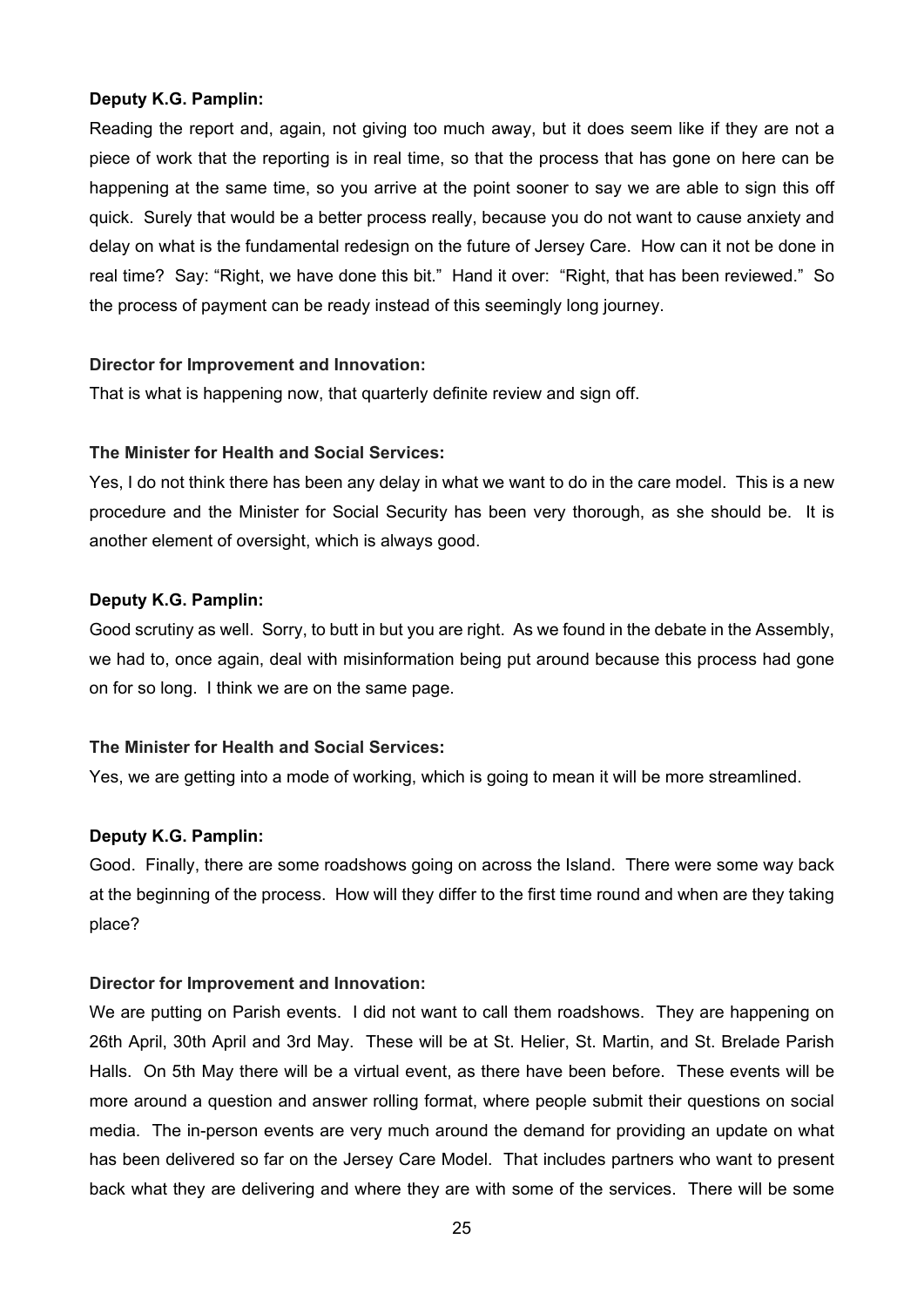updates and presentations and there will be time for questions. It is called a "drop-in session", because you do not have to register. You can just come along. There will be no necessity to register, so people can just come along.

# **Deputy K.G. Pamplin:**

The first question is: the first time round, there were 13 events, one in every Parish Hall, but not this time round, why is that?

# **The Deputy of St. Ouen:**

We will be open to any future engagement but we are running up against an election period, that is one issue. We can fill those Parish Halls and have good meetings.

# **Deputy K.G. Pamplin:**

Do you not think, though, equally before going to election, and one of the Parishes is your own that is not receiving a briefing, that certain parishioners who go to the voting poles may think: "I would love to go to town, but I do not like going into town." Do you not think this is a shame that certain people who may want to access … I know it can be online but not everybody is online? Do you know see that is a bit of a missed opportunity and a bit of a shame?

# **The Minister for Health and Social Services:**

St. Ouen people are well-used to going to St. Brelade.

# **Deputy K.G. Pamplin:**

The point I am making is I believe that - I was there - they were well attended across the Island so it seems a shame you do not have the time to do it again. Maybe one for the new Minister.

# **The Minister for Health and Social Services:**

Maybe, but we are giving an opportunity. We are reporting back. We are inviting people to come and learn about it and ask us questions.

# **Deputy K.G. Pamplin:**

Is that also because there is, at the moment, a planning inquiry for the new hospital and we know that that is, as we talked about many times, a tension there?

# **The Minister for Health and Social Services:**

I do not see it as related ...

# **Deputy K.G. Pamplin:**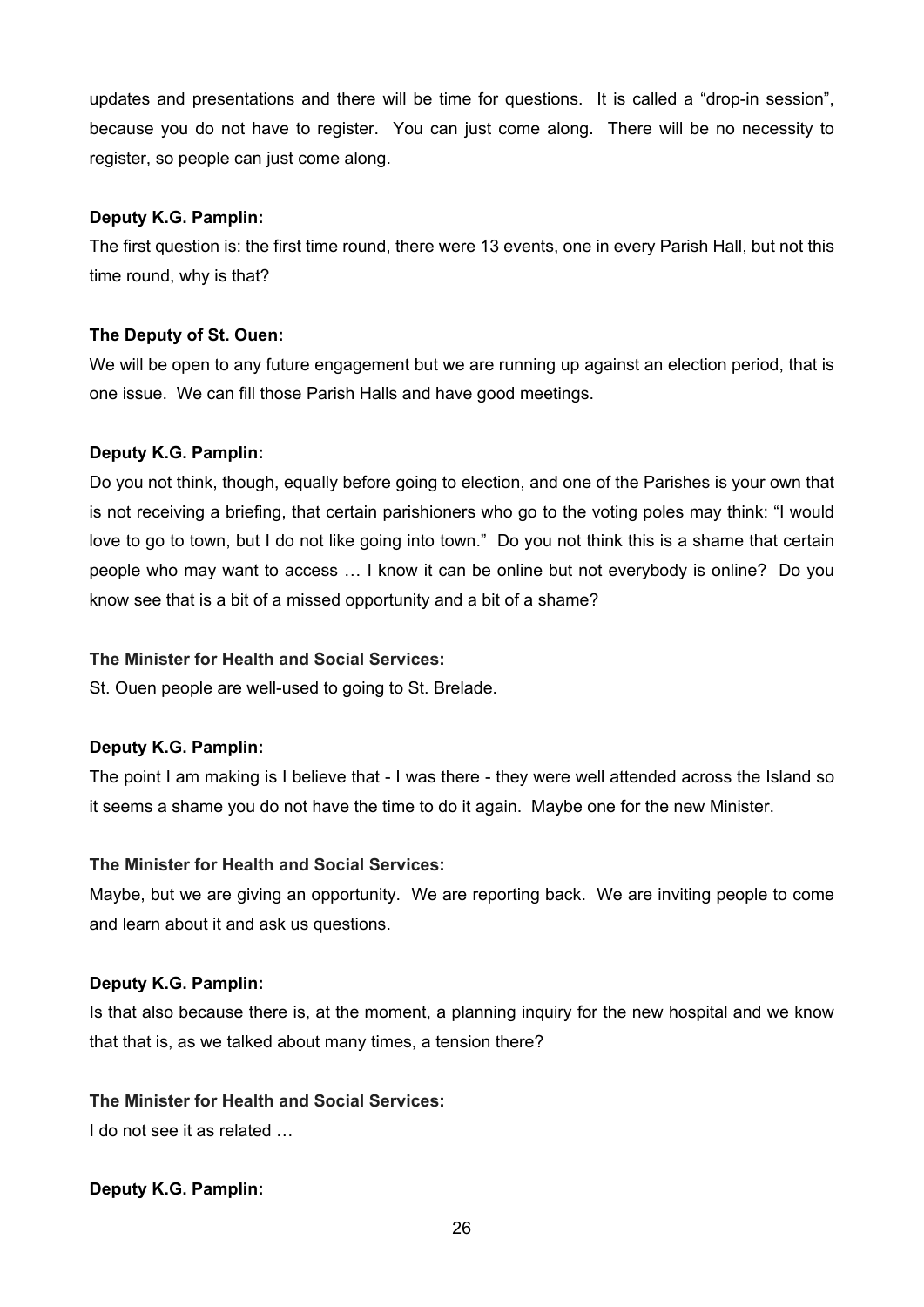I see Rose nodding her head in the corner there. Cannot miss that. You are not going to get away with that. It is a point, is it not? There is a decision, which we will find out eventually, but those things are going in tandem.

#### **Director for Improvement and Innovation:**

Just to add to that, it was an operational issue as well. We have a certain amount of officers who need to go to the planning inquiries and, of course, at the same time cannot attend the Parish Hall meetings. At the same time, we wanted to run them and we wanted to schedule more into May. However, with the election coming, it was advised it was something we should be doing. We are looking at bringing as much as possible now before the election to enable that. It is an on-going process.

#### **Deputy K.G. Pamplin:**

I do not want to give away too much to the report. We will hop on to talk about governance. We noted that over 60 representatives from a range of health and social care providers met on 17th March in the first Island-wide H.C.P.G. (Health and Care Partnership Group) meeting. Could somebody give us an overview of the topics discussed, briefly, and what were the key outcomes of that?

#### **Director for Improvement and Innovation:**

I will start and then probably hand over to Jo Poynter, who is online. The Health and Care Partnership Group, is an Island-wide group for health and care organisations, providers, and charities across the charitable sector. It is chaired by James Le Feuvre. James was appointed for that and our team is supported [audio cuts out]. I will hand over to Jo to provide a bit more detail on the topics that were covered and the next steps and outcomes of that meeting.

#### **Associate Director for Improvement and Innovation:**

Thank you, Jo Poytner, Associate Director for Improvement and Innovation. We covered 4 topics on the event. The first one being what we learned about partnership during COVID and how we can encourage more of that and how we and partners extend self-care within the community. The second topic was best opportunities for working together in the next 12 to 24 months. The third topic was: what would be the most important pathway? Another piece of work that we are doing within the Jersey Care Model is care pathways. We were seeking advice from all those different partners around what those pathways could be/should be and looked at how we might prioritise those. The fourth topic that we looked at on this occasion was: how do we involve Islanders' experience in designing and improving services in Jersey? That has all been collated. One of the really exciting things is we now have a website for the Health and Care Partnership Group. That information is up there and all the comments that were gathered are there on the website. That has now gone live.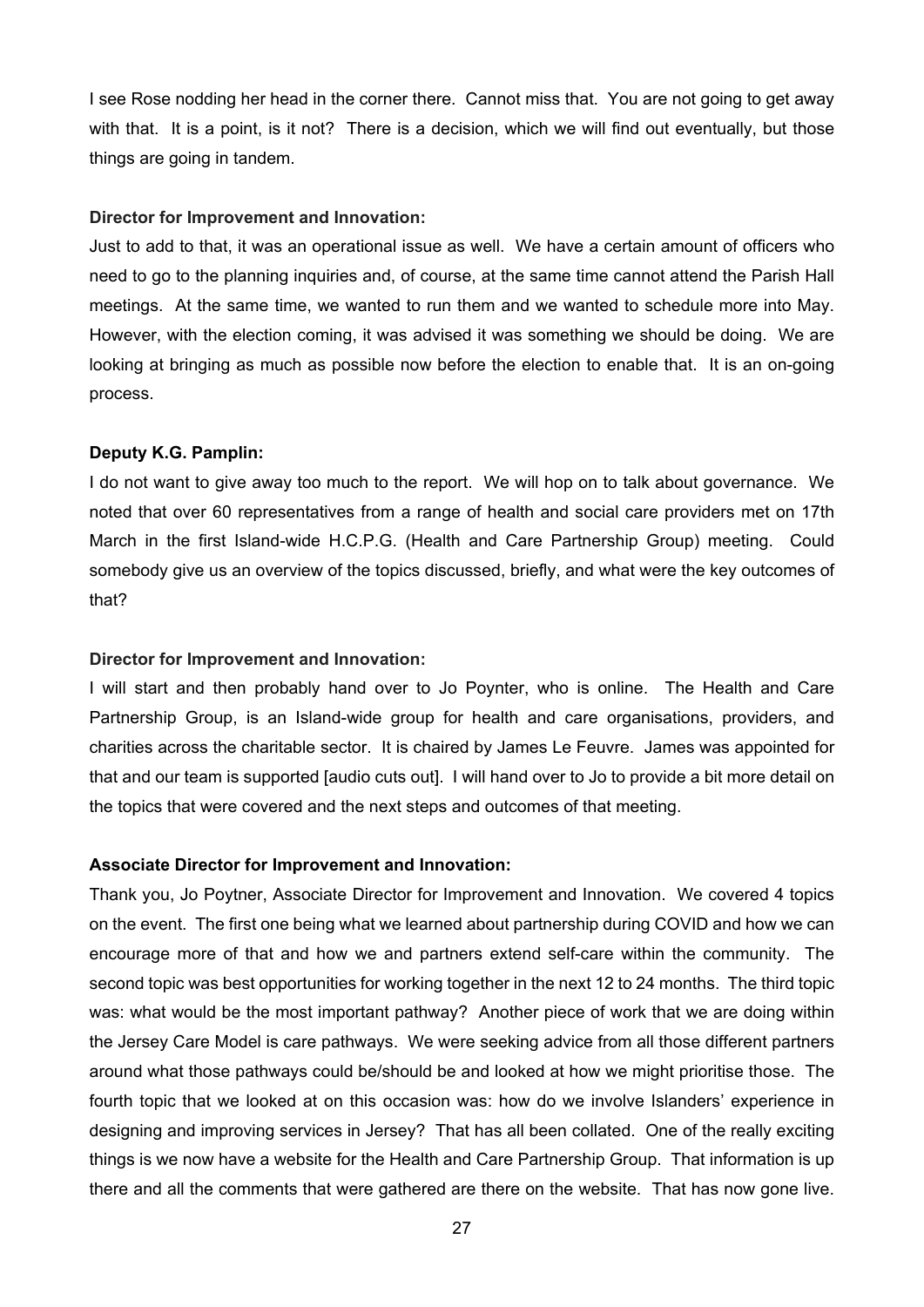It is a really good opportunity for the partners to come together. This one, we did that and presented the care model. Going forward, we have asked the partners to come together to share how they work in partnership and where there is good practice, so that we can learn from that. It has been very successful. As I say, we have over 60 different providers there.

#### **Deputy K.G. Pamplin:**

What has the feedback been since that may be proved at the next meeting, which I believe is on 14th July?

#### **Associate Director for Improvement and Innovation:**

Feedback has been positive. People are keen to know how they can get involved. We had some flip charts at the back so people could say what they wanted to be involved in and how they could get involved. We are working with different people that have volunteered to be part of that. The feedback has been really positive. Some questions, people learned new things there and wondered why they had learned it there when maybe could have learned it somewhere else, but as it is our way of sharing information we would expect people to learn what is going on across a sector there. It has been very positive feedback to date.

# **Deputy K.G. Pamplin:**

That is reassuring. Final question on this, Minister, again, time to put some facts on the record with the care model. Will the name of the Jersey Care Model evolve or change? It is something we have talked about before, the communication? Secondly, there is an election. I saw another thing that has been shared around that the Jersey Care Model should be scrapped, it is of no benefit, everybody is going to be paying more for their health care. Again, this is a final opportunity for you to say where we are, why this care model is important for the future of the health delivery to this Island?

## **The Minister for Health and Social Services:**

The care model is important to sustain a good health care in the Island. We can no longer use the previous model, which was much more about treating disease and bringing people into a central point, to hospital, in order to address their health care needs. People are living longer with longerterm conditions and it is those needs we need to address and they can best be addressed where people are, rather than bringing them in to a central place once every 6 months or so for an appointment. That is why care in the community is so important in addressing those needs, so that people can live with the various conditions that come with ageing and live well and healthily. That is the emphasis, not just in Jersey but in every Western economy. There is no reversing this direction of travel. You can call the model whatever people like but it has to go that way, otherwise we have an unsustainable, expensive health services, which is not meeting people's needs. All clinicians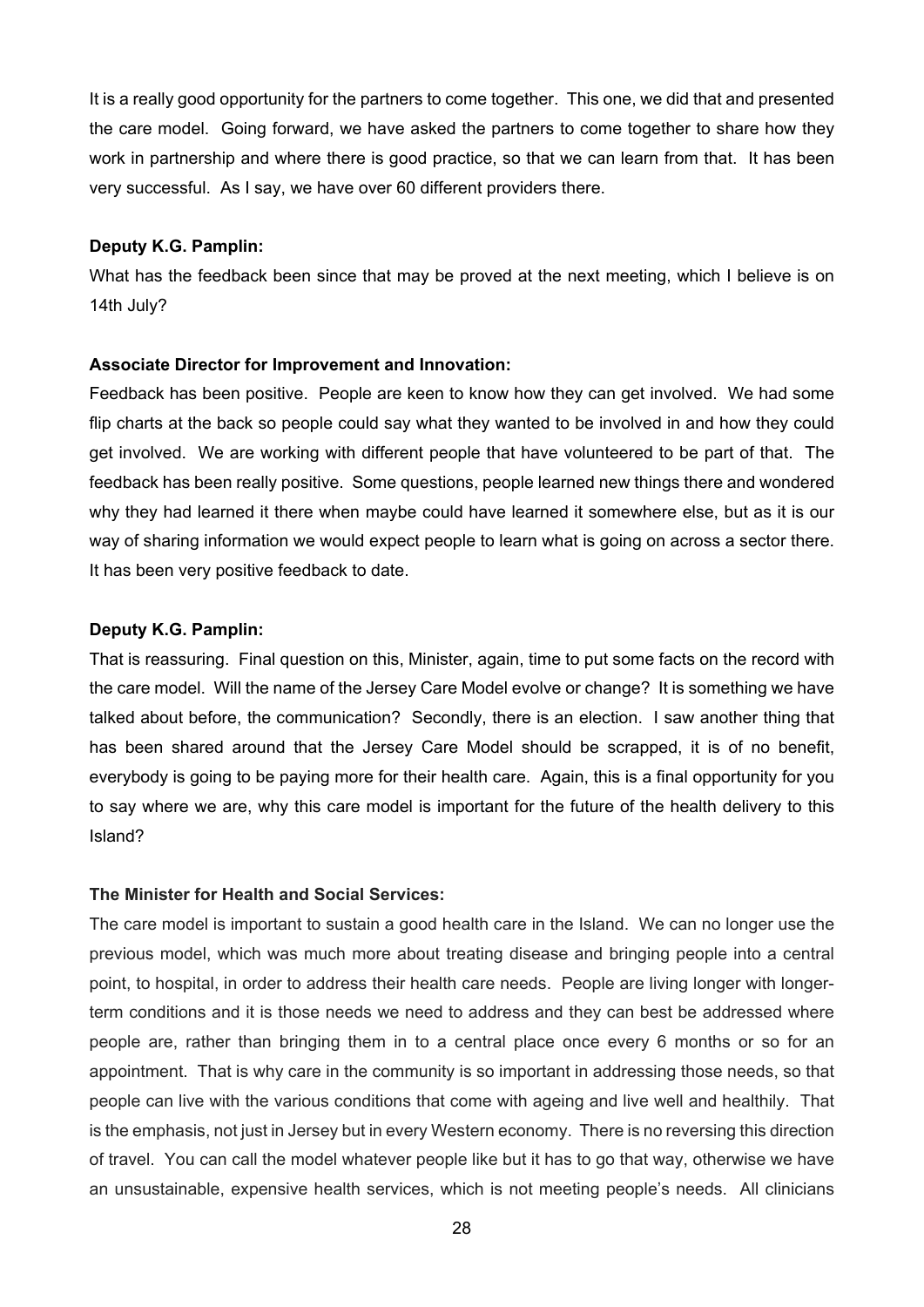share that direction of travel and want it to develop, because they see that it is the way forward and it is what society needs. At the same time, we will maintain the services that need to be in the hospital, that need to be delivered there. It is a case of collaborative working. Our charitable sector and commercial operators as well have a huge part to play, as well as primary care health, G.P.s (general practitioners), chemists. The whole sector needs to work together. It is really only the care model that can provide the framework for this. It would be quite wrong for the Minister for Health and Social Services or the Director General to issue diktats from on high to all these various participants in the sector. It is not possible. Together we have to bring forward this new model.

#### **Deputy K.G. Pamplin:**

It is about the journey, is it not, not the destination? Quick couple of questions from me on the Help2Quit Service, we noted the 9th March was the designated No Smoking Day again. We understood that the Help2Quit Service is obviously delivered on behalf of the Government's Health and Community Services. Whatever information here is helpful, but we will be brief, could you provide an overview of key metrics relating to the Help2Quit Service in terms of resource? Is it one of the outcomes? Does it need more resource? Is it successful?

#### **The Minister for Health and Social Services:**

Over to Sarah Evans for that detail, if I may.

#### **Acting General Manager, Primary and Preventative Care:**

Hi, good morning, Deputy Pamplin. The Help2Quit Service is run through a pharmacy service and a specialist service. The pharmacist service is being delivered in the pharmacies. That has a successful quit rate of 47 per cent. The specialist service, which is delivered from H.C.S. more deals with our entrenched smokers, our hard to reach populations and things like that.

#### [12:00]

That has an excellent quit rate of 51 per cent, which is really good, considering they are the people that the pharmacy and other services have not managed to get to stop smoking through other interventions. Our key performance indicators, the quit rate set by the U.K. is 30 per cent. We outperform those in both the pharmacy service and the specialist service as well. Through the Reducing Preventable Diseases Fund, Government Plan money, we were able to employ 2 more nurses on a 2-year contract. That has meant that we can, within the specialist service, offer many more appointments. In the first quarter of this year, we have seen a 375 per cent increase in the people engaging with the specialist service, down to the increased staffing levels that we have been able to provide. Because of those increased staffing levels, we are also looking at expanding our services, so that we can offer later appointments and Saturday services as well.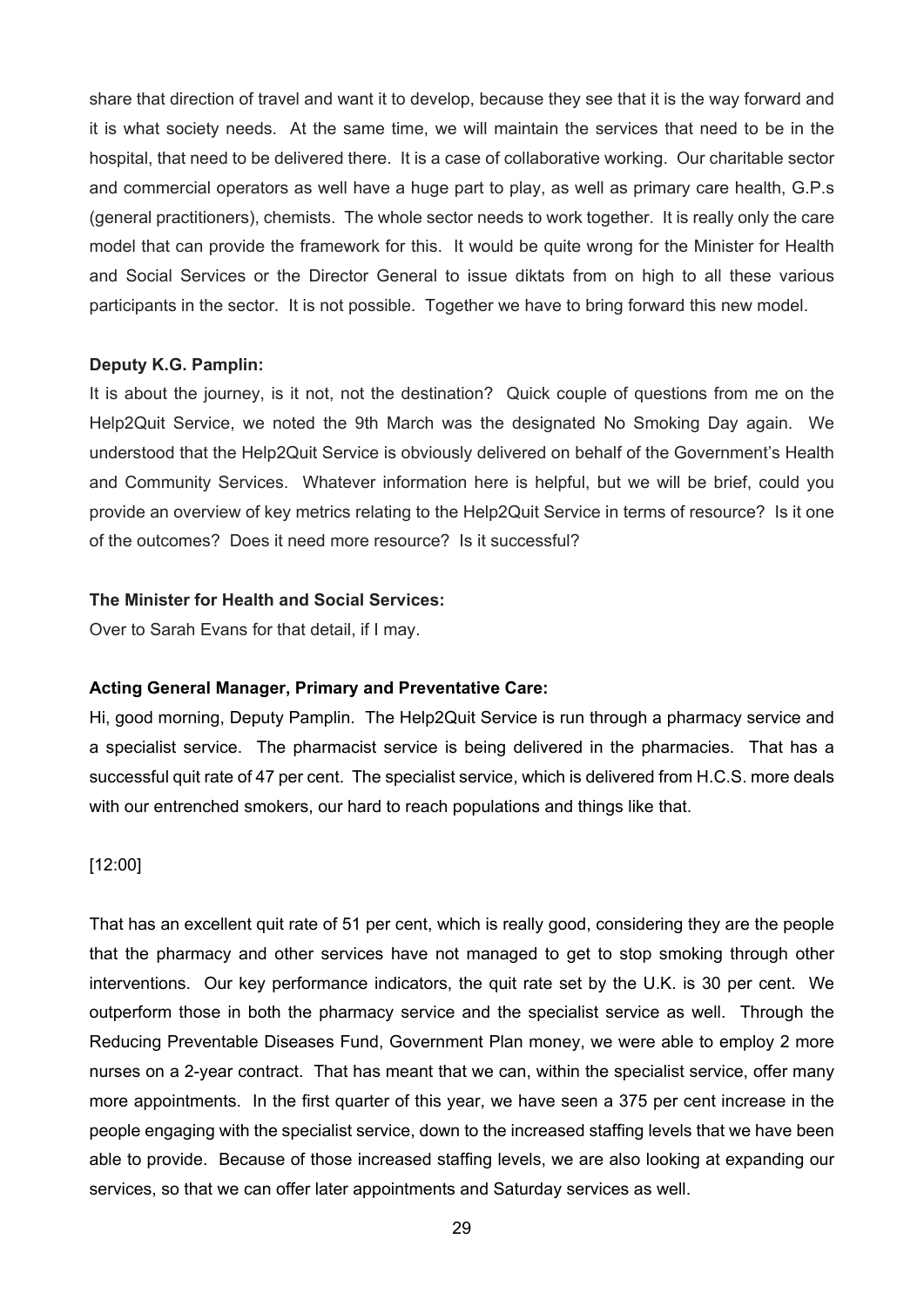#### **Deputy K.G. Pamplin:**

Great, it is all very successful. Could we have more of that across the board? Whatever you are doing, let have more of it, it sounds good. One big issue we want to raise, this was brought by my own daughter, that a lot of her peer group/age group are getting easy access to vaping. It is becoming very similar to the era of alcopops when, quite rightly, people were upset that bottles of alcohol were looking like bottles of soft drinks. There is now a growing issue where it seems that vaping is becoming a trend for young people where they are collecting all the various colours of the rainbow. Do you think that is something that this area could work more heavily with, with Public Health, with P.P.C. (Primary and Preventative Care) so we could tackle this growing issue that young people are getting their hands on these things, which could lead to smoking or probably not best for their health?

#### **Acting General Manager, Primary and Preventative Care:**

The evidence about e-cigarettes or vaping is that it does not necessarily lead to smoking. The services in the U.K. provide started kits of e-cigarettes to wean people off smoking. We do not do that in Jersey, although we will help support people who are vaping as an attempt to quit smoking. We will help support those as they carry on through their journey to quit their smoking. The data from last year is that the service had 27 clients who did use an e-cigarette and 13 of them then went on to successfully quit smoking. That is a 48 per cent quit rate there. At the moment there are no plans to introduce a specialist service for that, but that is definitely something we can look at in the future. We can look at the evidence-base around that. At the moment it is more that they are used to help people quit smoking, as opposed to a route to people starting smoking.

#### **Deputy K.G. Pamplin:**

Yes, I totally agree, but, again, a 13 year-old probably is not quitting 20 a day at that age. That is the concern. It is maybe more of a public health question, because it is becoming more accessible, it is seemingly a lot cheaper. It could have the other affect that young people will then lead on to smoking as a habit. I raise that if it was on anybody's radar. Okey dokey, that is it from me for now. I have a couple at the end, as always but, thank you, Chair.

## **Deputy M.R. Le Hegarat:**

Final section of the questions, Health and Community Services 2018-2022. Minister, the Civil Service has undergone significant reform since 2018, with many changes introduced across government departments through the new OneGov structure and the establishment of the Government Plan, the Common Strategic Policy and the Target Operating Model. Please could you provide an overview of the changes that have taken place within H.C.S. as part of these reforms?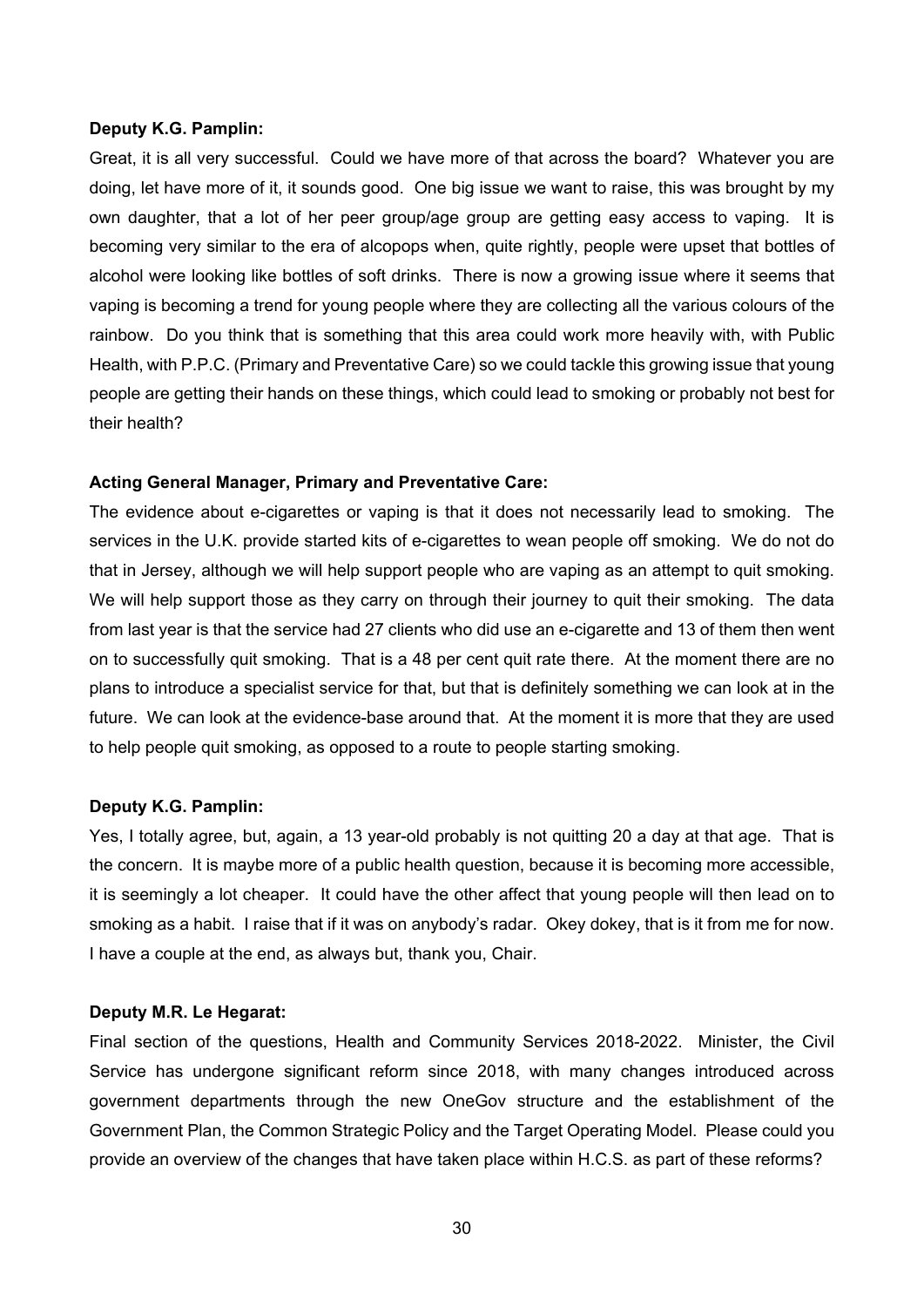#### **The Minister for Health and Social Services:**

As part of these reforms, Deputy, H.C.S. has always remained a department with a single Minister. The executive team has grown in accordance with the need and I am pleased, we need good resource to lead the organisation. If I could pass over to Caroline for her views on the changes made by the T.O.M. (Target Operating Model) and elsewhere?

#### **Director General, Health and Community Services:**

The T.O.M. helped us to move towards being a clinically-led organisation. It allowed us to restructure into really clearly defined care groups. It has been an iterative process for us, because it was a significant change for H.C.S. We have had to be quite agile around how we structure our care groups in order to ensure that we are delivering safe, quantitative care. We managed to create what I believe to be a very functional executive team, which was not in place before. We have divested power from sitting solely within the Chair or the Director General and we have devolved decision-making within the organisation. The day-to-day business as usual is delivered by the Chief Nurse, the Medical Director and the Director of Clinical Services, as is appropriate, because we are clinically led. We still have a lot of work to do around our lower tiers. We have been quite successful at tier 2 and tier 3, beneath that we have a lot of work to do to ensure that those levels feel empowered and able to make decisions and safe in that decision-making. That is the work that we are trying to achieve now through our chiefs of service functionality, whereby we have defined clinical leaders with a clinically led structure underneath them, that will then work with the tiers within their care groups in order to be able to do decision-making from the ground up. However, it is still a new process for us and we still have a long way to go.

#### **Deputy M.R. Le Hegarat:**

There was always the thinking when this process started that it was introduced to basically reduce the number of high level officers and maybe have more lower down. Has that worked? Do we have less people at the top than we had previously?

#### **Director General, Health and Community Services:**

We only have one new executive director post within H.C.S. and that is Andy behind us, who is on secondment for a year as the Director of Mental Health and Social Care. Every other post that we have in place was in existence previously.

#### **Deputy M.R. Le Hegarat:**

Have we saved any money?

#### **Director General, Health and Community Services:**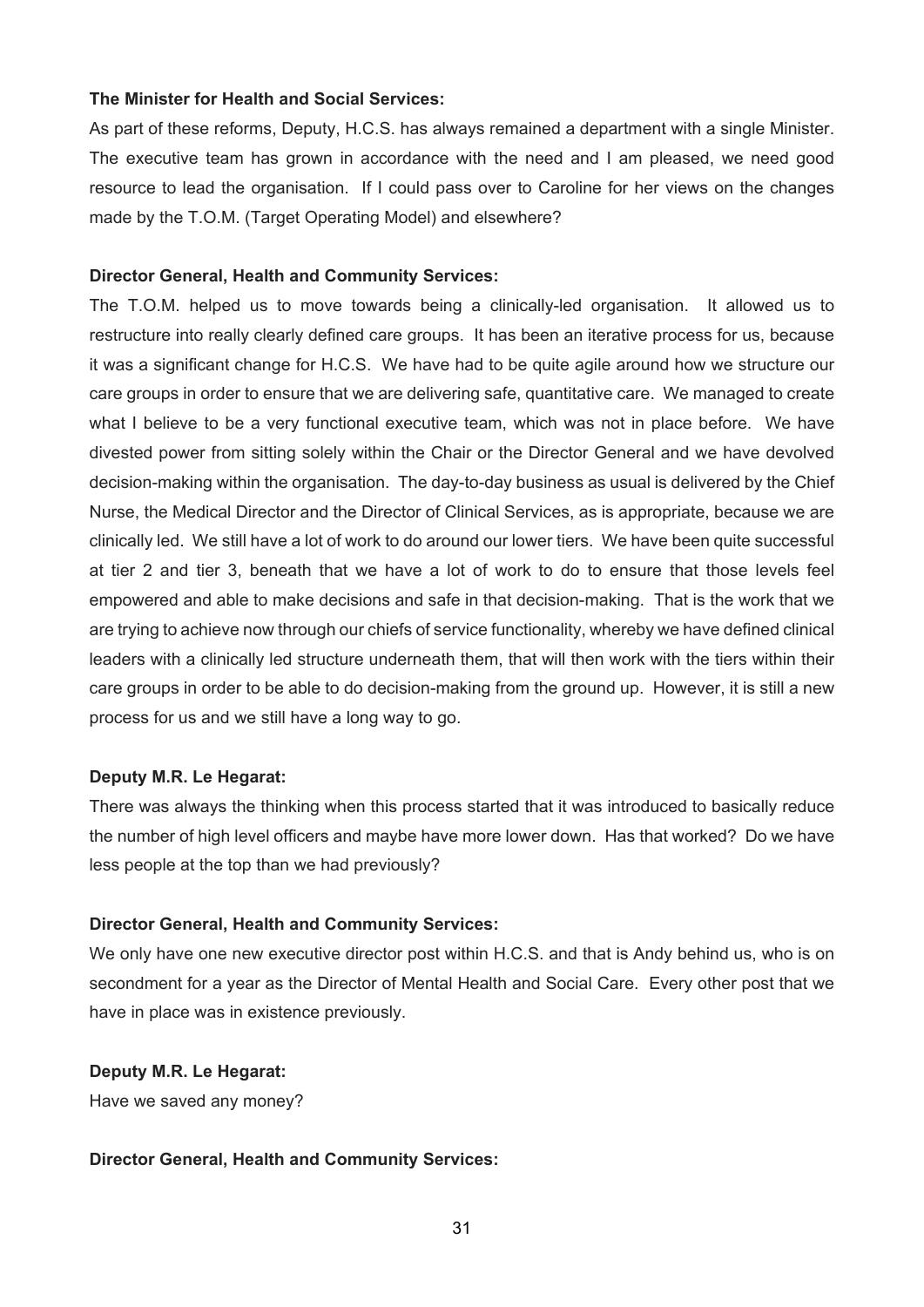We saved £20 million in H.C.S. over the past 3 years. We have delivered C.I.P. (Cost Improvement Programme) every single year. We are challenged this year and the Minister has been very clear around his direction around the delivery of cost improvement this year, because we are a health economy coming out of a pandemic. It is very challenging for us this year to be able to deliver any kind of …

## **Deputy M.R. Le Hegarat:**

Do you think the reforms have presented any additional challenges or unforeseen consequences?

## **Director General, Health and Community Services:**

We are a very different service. We are a public-facing service, delivering care. Some of the changes perhaps have not been as tailored as to what we would need in delivering services or perhaps other services. The team might be able to elaborate on that. I am not sure a one size does fit all. It definitely does not within health.

## **Deputy M.R. Le Hegarat:**

Overall, what benefit do you think the reforms have brought to the health service users since their introduction in 2018?

## **Director General, Health and Community Services:**

It has enabled us to be able to determine how our own internal structure can deliver care. The biggest benefit is that we have moved to a clinically led organisation. Again, we are only 3, 4 years into that, but one of the most beneficial outcomes that we can have for the Jersey health economy is that it is clinicians who are directing the delivery of health care.

# **Deputy M.R. Le Hegarat:**

When would you anticipate the lower levels are all in place and we are not in the interim … we seem to have a lot of interim people in posts. When do we think that will change; do we know?

#### **Director General, Health and Community Services:**

There are always going to be challenges for every health economy to be substantively staffed. We are no different to anywhere else in the world around our substantive posts. Our T.O.M. is completed, but I cannot ever see a point where we do not have interim staff. Despite our best efforts to grow our own, to bring education on Island, to try and attract people from different sectors to come into health care, there is always going to be a need for us to have temporary staff.

# **Chief Nurse:**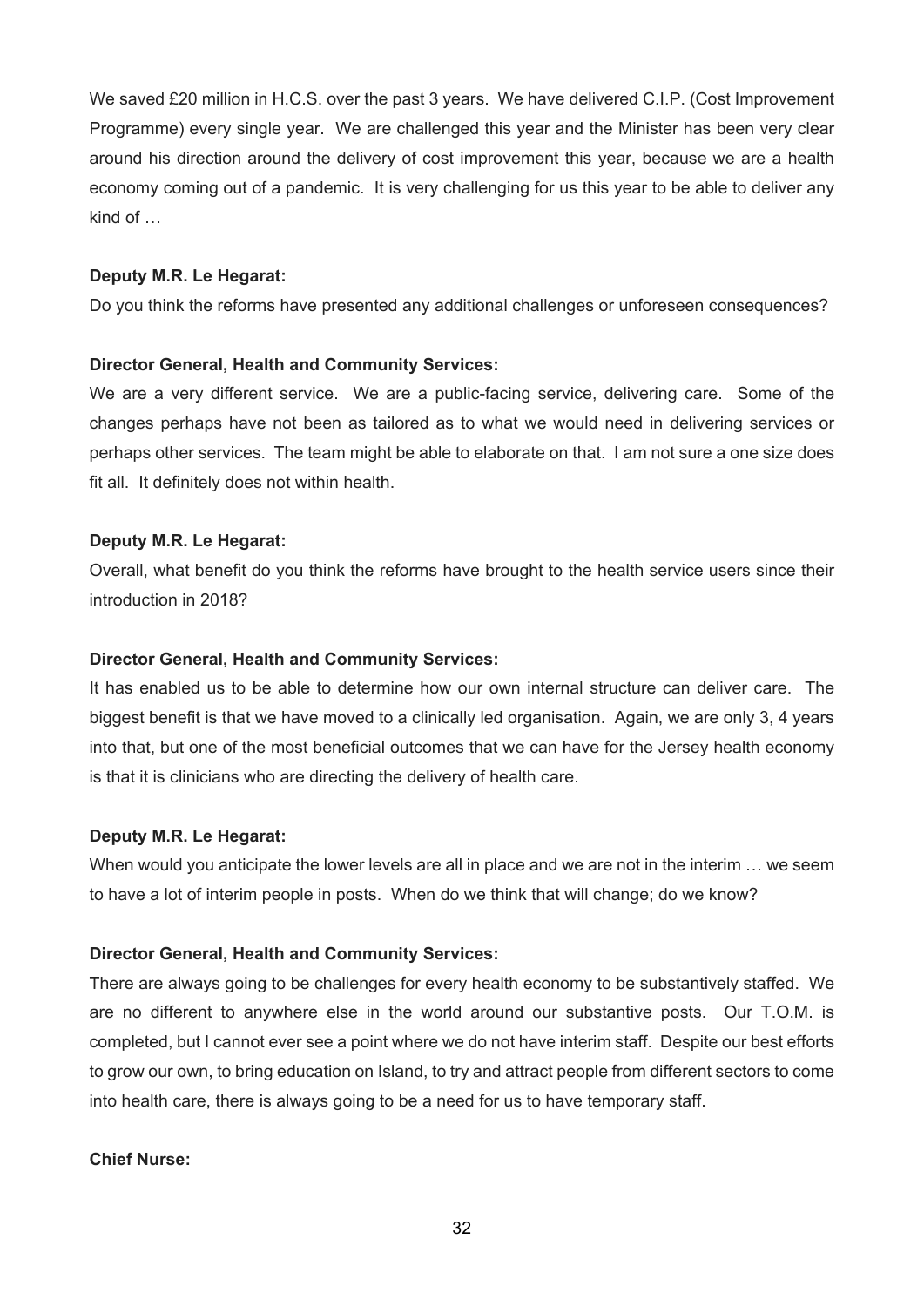Can I just add to that? The pandemic has meant that we have had to supply staff to support the Island with vaccination and testing. If one person moves out, that creates an act up position or an interim position for someone else to cover that post while they are supporting other parts of the Island.

### **Deputy M.R. Le Hegarat:**

How have the reforms changed working relationships between H.C.S. and other government departments, do you think, since 2018?

#### **Director General, Health and Community Services:**

I only came in 2019.

#### **Deputy M.R. Le Hegarat:**

Rose might have more of an idea.

# **Chief Nurse:**

Overall the relationships have definitely improved. That said, before the T.O.M. we did work together as well. It is not that we have never worked together before. As the Director General stated, some of the centralisation of some core functions that we need to support delivery of health care does not entirely work for us in the way that perhaps it was intended.

#### **Deputy M.R. Le Hegarat:**

You probably agree with me, Rose, that in actual fact quite often people have come in and said: "We are going to do this so that we all work closer together." I would say Jersey as a whole works very well anyway among the departments, certainly from my experience over the years. I would say sometimes there is a misconception that they do not. People may say we will get people working together … but I think you are right, people do work well together. Sometimes that is not something that people get credited for. The fact is people link and work closely together when people are known better to each other.

### **Chief Nurse:**

I agree.

#### **Director General, Health and Community Services:**

It is a massive benefit of Jersey. That has absolutely been reflected in how governments work together around the pandemic, particularly from a health function. I have worked in many health economies and the intimacy of connection that you can have, not just within government but with other providers across the Island, is incredibly beneficial.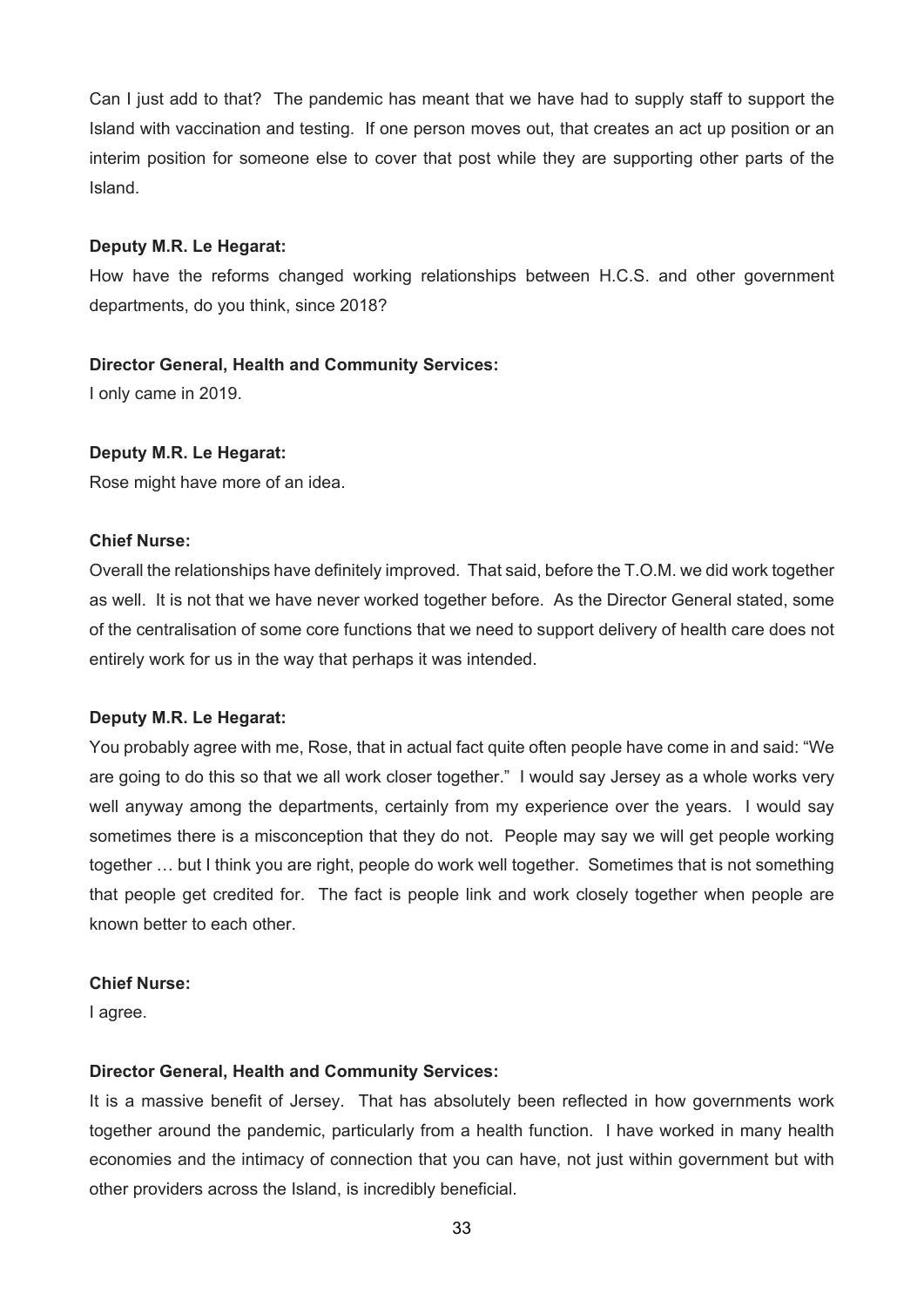#### **Deputy M.R. Le Hegarat:**

One of the final parts of this was I was going to ask how H.C.S. working relationships with the third and voluntary sectors were. Have the reforms improved those, do you think, or impacted on it?

#### **Director General, Health and Community Services:**

We continue to work closely with partners across the Island. I hope that partners and the public see that the care model is about not centralising care in the hands of secondary care and H.C.S. The Minister for Health and Social Services remit is so wide. He is responsible for the delivery of care across the whole Island. We are just one of many providers. The care model is really starting to demonstrate to our partners that we are putting our money where our mouth is. We are starting to move decision-making outside the doors of Peter Crill and moving it out into the community. The Minister says it regularly: the vast majority of care is not delivered within H.C.S. and thus we should not be the only decision-makers. The care model is absolutely starting to improve upon what are already good relationships with that sector. I do not know if colleagues or, Anuschka, you wanted to add anything.

#### **Director for Improvement and Innovation:**

In terms of partnerships we have [audio cut out] very important. In addition to that, with the care model what we have seen is that the partnership group, and we talked about that before … what is important is it not a them and us. It is we are working together as one. We are learning from each other. I really like it at the meeting where actually it combines some different organisations. We do not really know in detail what we are all providing, so we need to learn from each other. We need to be transparent around what is it we are providing, how we can help each other and what other services we are offering.

#### [12:15]

Overall, that is what we are hearing from patients, it is that smoother journey through the system, which we all need to work towards. Everyone is doing their job really well but it is how do we enable that working closer together and enable that smoother journey through different providers. That is a good starting point. It is not something that can be fixed in a month or in a week. It takes time to build up those relationships among different providers but also between government services.

#### **Director General, Health and Community Services:**

The money is the one thing you say. The way that we have been set up as a health economy was so focused upon different providers coming to H.C.S., cap in hand for core funding, basic funding. However, the care model will start to demonstrate that we are a secondary social care provider of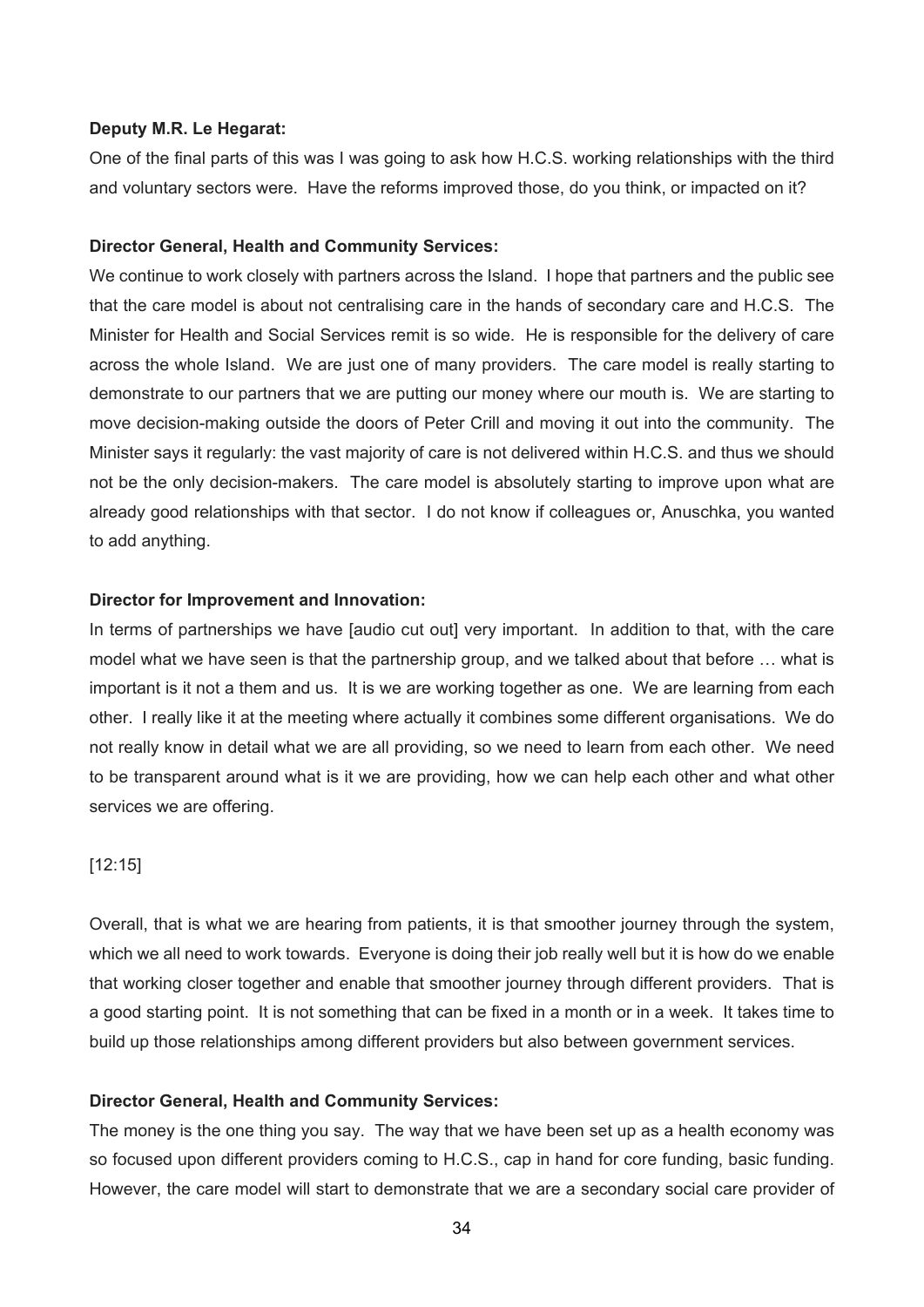services. Are we the people who should be determining how health budgets are spent Island-wide? Are we? I am not so sure about that, because provision is so vast and needs to be driven from a viewpoint that sits outside of all provision care. That is what we will move towards. Our relationships continue to improve, but we improve much more as we start to have decision-making around funding, not sitting just solely within the walls of government.

#### **Deputy M.R. Le Hegarat:**

The biggest concern that the public have had with the Jersey Care Model, without a doubt, is the fact that, whether it is right or wrong, there is a perception that their care will cost more. That is the driver of most people being unhappy with it, because they perceive, rightly or wrongly, that as the care model progresses they will pay more. That is critical to however this care model pans out. That is maybe where things could have been done differently. You have to get buy-in with people. Everybody, from all those Parish Hall presentations, events - I nearly said inquiries then, that is from the past - need to be reassured. From the perspective of you, as the Minister, following the elections in 2022, how are the continuity of H.C.S. services going to be maintained by the next Minister for Health and Social Services over the next 4-year term, to reassure Islanders that services will not cost more money?

#### **The Minister for Health and Social Services:**

We have always said, even if the message has not got through that what is presently delivered as a free service at the point of service will not change. That will remain free. Obviously there is a cost to all health care. I do get people who write to me who think that all care should be free. That is not the model we have adopted in Jersey prior to the Jersey Care Model. We know that we established the Long-term Care Scheme, for example, acknowledging that people who could afford to do so would need to pay a proportion of their costs at the beginning, before becoming eligible under that. They are challenges for the future as to how we provide health care and the new things we want to do. Yes, it would be possible for taxation to pay for new services or enhanced services. That will be a decision for a future Assembly. That work is being researched and all the various strands and possibilities brought together in a sustainable funding review to present to the next Council of Ministers. We know in Jersey, as with the rest of the world, the costs of delivering health care are going to climb excessively. The Jersey Care Model can mitigate those costs. It will keep the costs below the maximum that they might be without the Jersey Care Model, but they will still increase on an Island-wide basis. How the Island pays for that is going to be a big issue. That will be for the next Assembly to decide.

#### **Deputy K.G. Pamplin:**

We have not touched on an area that we have done over the last 4 years - and some people have watched all the quarterly hearings and think this was a change - that is, of course, about mental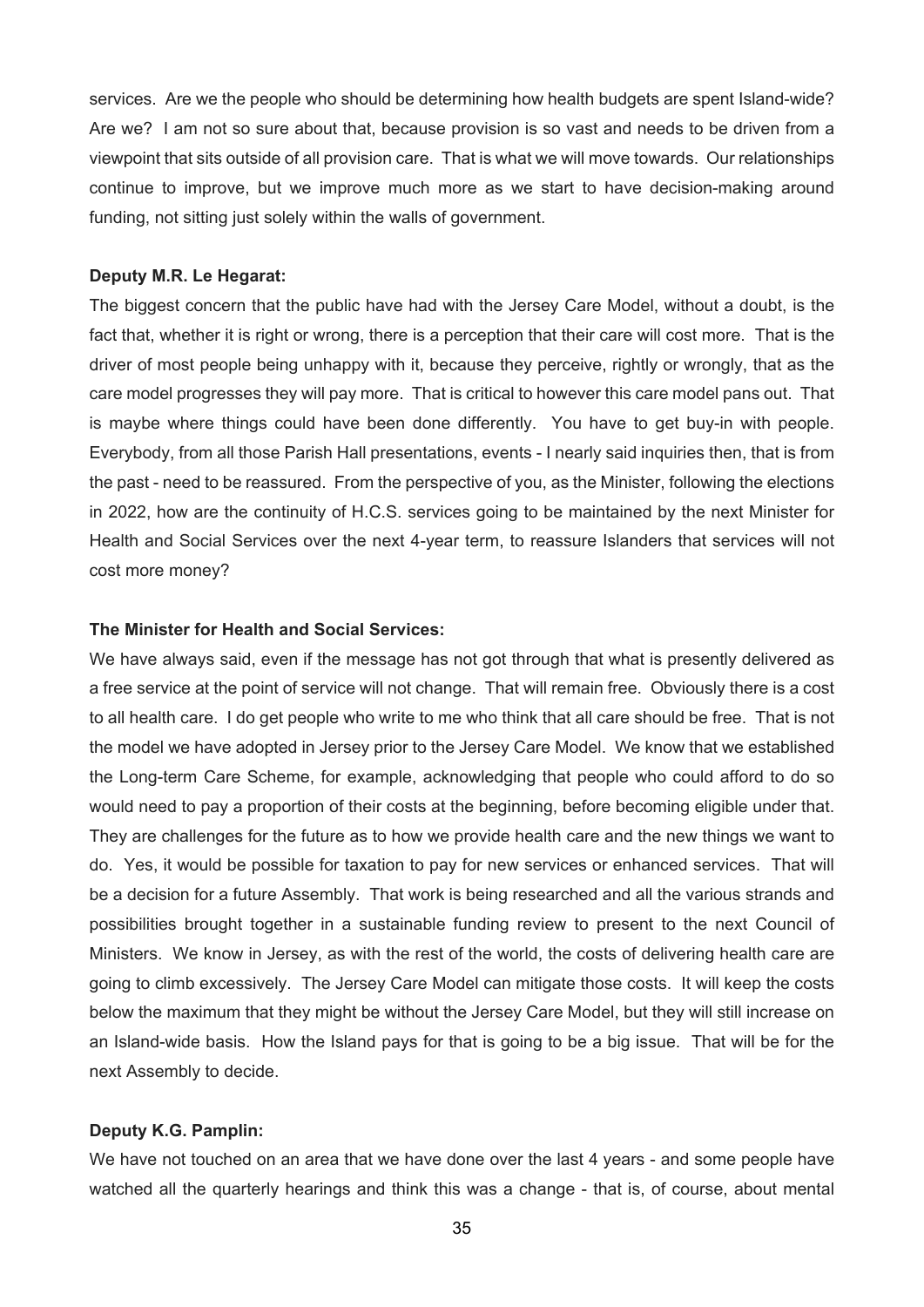health services, but we are about to release our follow-up review and we have already had a hearing and much correspondence. I did want to pick up, as we have the opportunity to do so, Minister, your written response to us … and it was about the amendment we brought to the Government Plan, that was the £500,000 we brought forward, which was accepted, and the role of that money taken from the COVID-19 Reserve Fund for the intention to address the identified backlogs and waiting lists for patients, target the particular areas of need for service users and specifically for COVID related pressures and service recovery. We are appreciative that a large amount is doing that. In the previous hearing we heard from the Deputy of St. John about money going towards auditing services. We hope that is the case. You have alluded to the role of the Director of Mental Health and Social Care will also be funded from this growth money. My question is: why has that happened? Obviously the role was being sourced last year before we even brought the amendment. If we had not brought the amendment, how would the role … I know it is terribly awkward because the individual is sat behind us, but I think it is an important question to ask.

#### **The Minister for Health and Social Services:**

At the present time the Director is serving as an interim role, not as a permanent position. The intention would be to make that a permanent position and for that expense to be part of the Government Plan on a rolling basis. Just at the moment, while an interim appointment, provision needs to be made. You will know, Deputy, that last year we had that report into mental health services, which very clearly said that we needed to improve leadership in mental health services. We could not really ask our services to continue with the same structures as before without that crucial leadership being in place. We needed to put that in place outside of Government Plan monies. That is something that is so valuable because the individual has brought that sense of leadership and direction and is working well with our teams to improve our services. I am satisfied that it is a proper expenditure.

#### **Deputy K.G. Pamplin:**

I certainly agree with everything you have said. The problem is you have just said you knew that was an issue, you went out and found that issue, but it is seemingly before the Government Plan came along, not the funding to match that. Luckily we came along with the additional funding from the COVID-19 Fund for mental health services. Was there a problem with money? Was it a lack of resource? I know you are saying going forward … and we obviously want that to be the case as well in the next Government Plan. Was it just a problem with getting the funds available? The same commitment you just said was not … you did not turn around to the people with the money purse: "I want that money for this role" for the same reason you have just given?

### **The Minister for Health and Social Services:**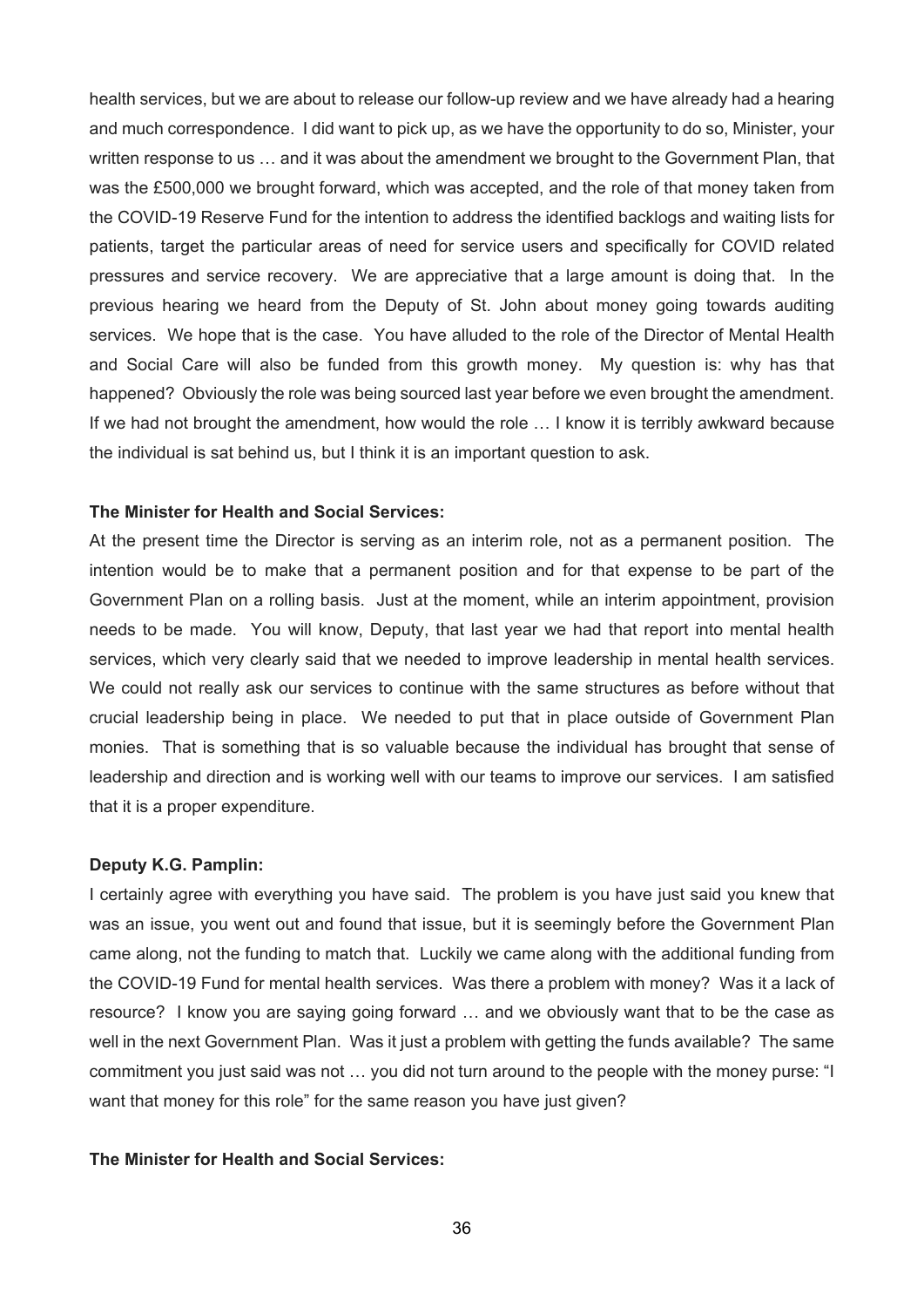No, we did not. They would have pointed us to the £500,000 that your amendment has secured. I was not party to those negotiations. I do not know if the Director General can add anything.

## **Director General, Health and Community Services:**

The money was an opportunity for us to improve mental health services and having the provision of a dedicated Director for Mental Health and Social Care is probably one of the biggest steps we have taken towards doing that. The money provided a solution in order for us to do that, but we are absolutely looking to formalise that role in the Government Plan for next year; if we intend to continue with that role. Of course, we do need to see the outcomes of that post. The post-holder has very clear outcomes of what they need to deliver, so we can take that into the next government and be able to demonstrate the worth and the value.

# **Deputy K.G. Pamplin:**

Again, going back to that review, the importance and the decision made is clearly a fundamental need going forward. I guess you will be doing everything you can, based on the outcomes and the work, that it will be in the next Government Plan, because with the rolling services in the mental health in the previous couple of years with the vacancy, this is a pivotal role. I imagine you want that money more secured next year.

# **Director General, Health and Community Services:**

Very much welcome being able to continue that post.

# **Deputy M.R. Le Hegarat:**

Thank you all very much for attending today. As this is our final hearing with the health team, I would like to say on behalf of all of the panel thank you very much for your contribution over this 4-year period. It has been challenging for all of us at times but I have to say that certainly from our perspective - and I think the team would say the same - it has been a positive correspondence between us all. I would like to thank the Minister, the Assistant Ministers and all of the staff that are here to day and all of those who have contributed for us in the past. We have done a number of reviews and we have always found that we have been assisted whenever we have asked for that assistance. For that and for your contributions, I would like to thank you all very much. That is us. Thank you.

# **The Minister for Health and Social Services:**

Thank you. Can I just say, Chair, that we want to thank you for being an excellent Scrutiny Panel. You have been challenging in the right areas but you have also been supportive of the wider remit of health, the need to get this right and understanding of the difficulties we have sometimes faced